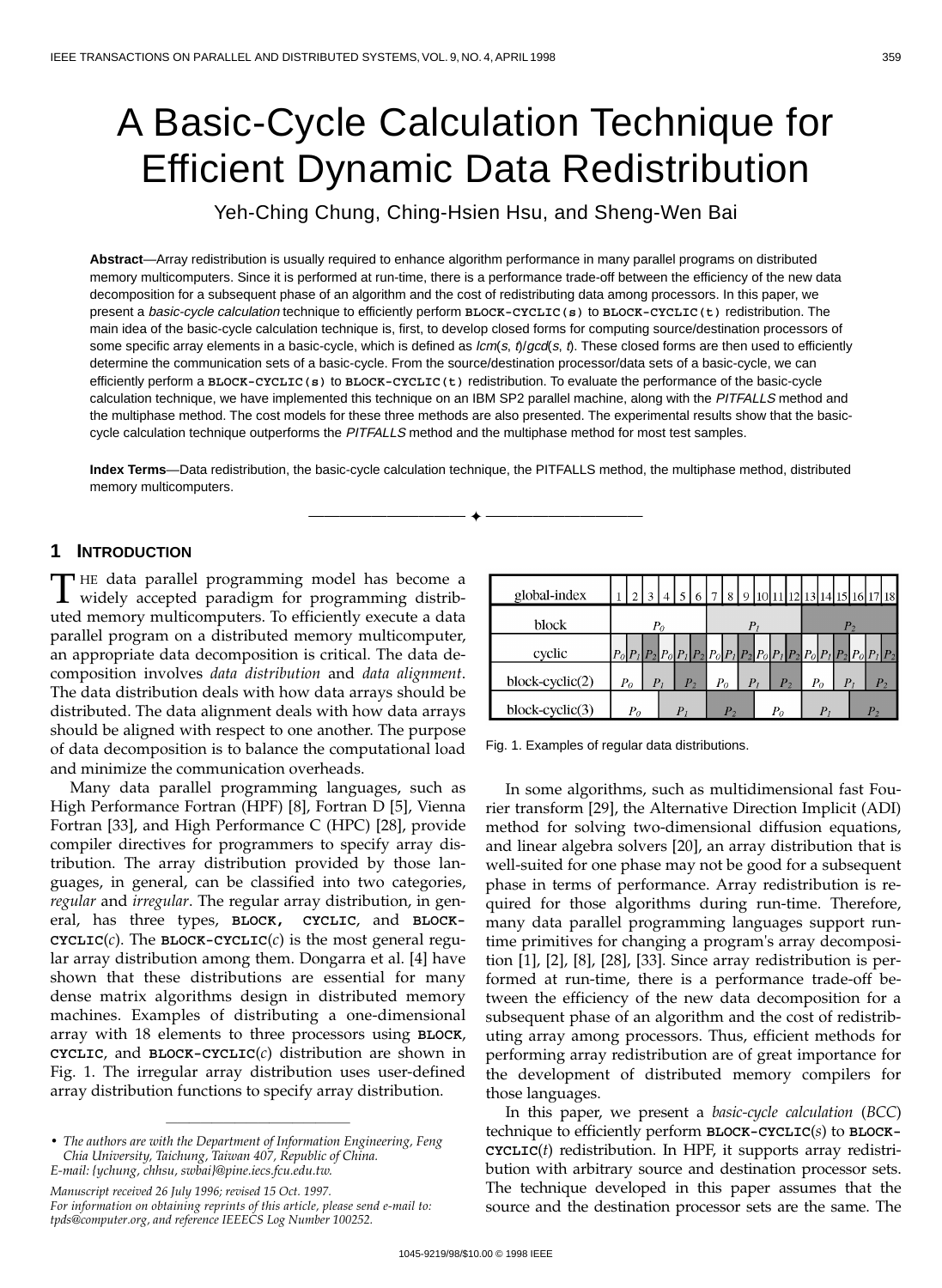main idea of the basic-cycle calculation technique is first to develop closed forms for computing source/destination processors of some specific array elements in a basic-cycle, which is defined as *lcm*(*s*, *t*)/*gcd*(*s*, *t*). These closed forms are then used to efficiently determine the communication sets of a basic-cycle. From the source/destination processor/data sets of a basic-cycle, we can efficiently perform a BLOCK-CYCLIC(*s*) to BLOCK-CYCLIC(*t*) redistribution. Although, in this paper, we present this technique for onedimensional array redistribution, this technique can be extended to multidimensional array redistribution as well. The basic-cycle calculation technique has the following characteristics:

- It is a simple one phase method to perform the general BLOCK-CYCLIC(*s*) to BLOCK-CYCLIC(*t*) redistribution.
- The indexing overhead of the basic-cycle calculation technique is independent of the number of processors and the array size involved in a redistribution. Given a BLOCK-CYCLIC(*s*) to BLOCK-CYCLIC(*t*) redistribution on a one-dimensional array *A*[1 : *N*] over *M* processors, a processor only needs to scan  $(s + t)/\text{gcd}(s, t)$ array elements in a basic-cycle and the destination/source processors for all array elements in its local array can be determined.
- Since the basic-cycle calculation technique uses an asynchronous communication scheme, the computation and the communication overheads can be overlapped. This leads to a better performance for a redistribution.

To evaluate the performance of the basic-cycle calculation technique, we have implemented this technique on an IBM SP2 parallel machine along with the *PITFALLS* method [22] and the multiphase method [13]. The cost models for these three methods are also presented. The experimental results show that the basic-cycle calculation technique outperforms the *PITFALLS* method and the multiphase method for most test samples.

The paper is organized as follows. In Section 2, a brief survey of related work will be presented. In Section 3, we will introduce notations and terminology used in this paper. Section 4 presents the algorithm of the basic-cycle calculation technique in details. The cost models and experimental results for these three methods will be presented in Section 5. The conclusions and future work will be given in Section 6.

## **2 RELATED WORK**

Many methods for performing array redistribution have been presented in the literature. These techniques can be classified into multicomputer compiler techniques and runtime support techniques. We briefly describe the related research in these two approaches.

Gupta et al. [6] derived closed form expressions for determining the send/receive processor/data sets for the BLOCK to CYCLIC redistribution (or vice versa). They also provided a virtual processor approach [7] to address the problem of reference index-sets identification for array statements with BLOCK-CYCLIC(*c*) distribution and formulated active processor sets as closed forms. Their approaches

did not discover the repetitive patterns in communications sets. Koelbel [16] derived techniques for compile-time address and communication generation for array statements with BLOCK and CYCLIC distributions.

A recent work [14] extended the virtual processor approach to address the problem of memory allocation and index-sets identification. By using their method, closed form expressions for index-sets of arrays that were mapped to processors using one-level mapping can be translated to closed form expressions for index-sets of arrays that were mapped to processors using two-level mapping and vice versa. In [17], a similar approach that addressed the problems of the index-sets and the communication sets identification for array statements with BLOCK-CYCLIC(*c*) distribution was presented. Lee and Chen [17] derived communication sets for statements of arrays that were distributed in arbitrary  $\texttt{BLOCK-CYCLIC}(c)$  fashion. They also presented closed form expressions of communication sets for restricted block sizes.

In [9], an approach for generating communication sets by computing the intersections of index-sets corresponding to the LHS and RHS of array statements was presented. The intersections were computed by a scanning approach that exploited the repetitive pattern of the intersection of two index-sets. Kennedy et al. [15] also presented algorithms to compute the local memory access sequence for array statements with BLOCK-CYCLIC(*c*) distribution. In [23], the CYCLIC(*k*) distribution was viewed as a union of *k* CYCLIC distribution. Since the communication sets for CYCLIC distribution is easy to determine, communication sets for CYCLIC(*k*) distribution can be generated in terms of unions and intersections of some CYCLIC distributions. This method utilizes the repetitive pattern in communication sets calculation. Thirumalai and Ramanujam [26] also discussed communication sets generation and optimization for HPF array statements.

Chatterjee et al. [3] enumerated the local memory access sequence of communication sets for array statements with BLOCK-CYCLIC(*c*) distribution based on a finite-state machine (FSM). In this approach, the local memory access sequence can be characterized by an FSM at most c states. Their approach can handle the two-level mapping with hole compression. In [27], Thirumalai and Ramanujam represented the local memory access sequence as an integer lattice. They also derived closed form expressions for the basis vectors of integer lattices. Therefore, the basis vector generation is needless at runtime.

In [21], [22], Ramaswamy et al. used a mathematical representation, *PITFALLS*, for regular data redistribution. The main idea of *PITFALLS* is to find all intersections between source and target distributions. Based on the intersections, the send/receive processor/data sets can be determined and general redistribution algorithms can be devised. This method utilizes the repetitive pattern in communication sets calculation. The disadvantage of this approach is that, when the number of processors is large, iterations of the out-most loop in the FALLS intersection algorithm increased as well. This leads to high indexing overheads and degrades the performance of a redistribution algorithm. However, since one of the main goal of the *PITFALLS*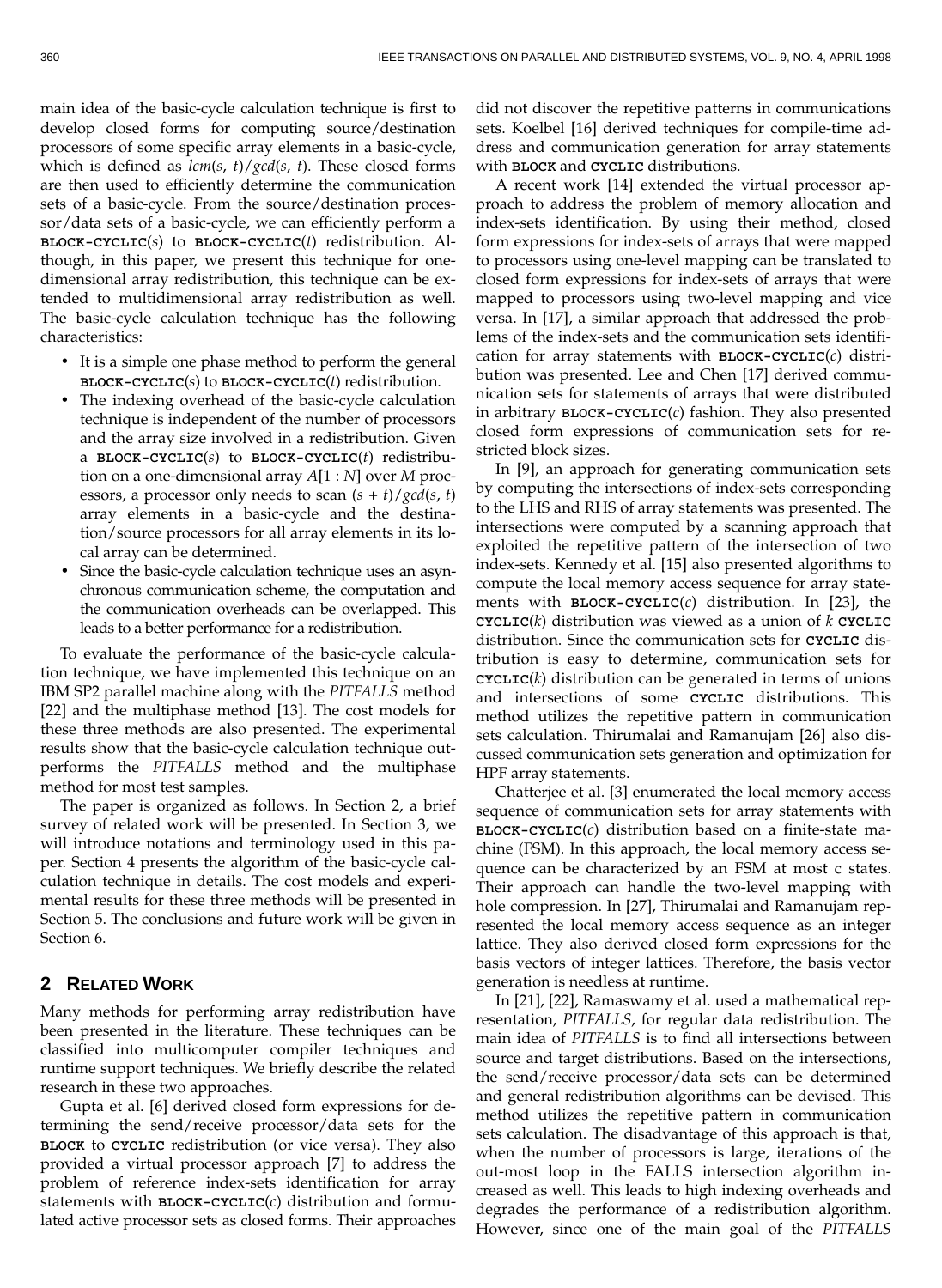method is the handling of arbitrary source and target processor sets, this method does provide a total solution for a general array redistribution, i.e., this method can handle all the redistribution mechanisms that provided by HPF.

Prilli and Tourancheau [20] proposed a runtime scan algorithm for BLOCK-CYCLIC array redistribution. Their approach is similar to that of [21], [22], but has simpler indexing calculation than that of [21], [22]. This method utilizes the repetitive pattern in communication sets calculation.

Thakur et al. [24], [25] presented algorithms for run-time array redistribution in HPF programs. For BLOCK-CYCLIC*(kr*) to BLOCK-CYCLIC(*r*) redistribution (or vice versa), in most cases, a processor scanned its local array elements once to determine the destination (source) processor for each block of array elements of size r in the local array. Based on their BLOCK-CYCLIC(*kr*) to BLOCK-CYCLIC(*r*) and BLOCK-CYCLIC(*r*) to BLOCK-CYCLIC(*kr*) redistribution algorithms, they used a two-phase method to perform the general BLOCK-CYCLIC(*s*) to BLOCK-CYCLIC(*t*) redistribution. Based on the work of [24], [25], Kaushik et al. [12], [13] proposed a general two-phase redistribution approach for BLOCK-CYCLIC(*s*) to BLOCK-CYCLIC(*t*) redistribution. The main idea of two-phase redistribution is to perform a redistribution as a sequence of redistribution such that the communication cost of data movement among processors in the sequence is less than that of direct redistribution. Based on the closed form representations, a cost model for estimating the communication and the indexing overheads for array distribution was developed. From the cost model, algorithms for determining the sequence of intermediate array distributions that minimizes the total redistribution time were presented.

Instead of redistributing the entire array at one time, a strip mining approach was presented in [31]. In this approach, portions of array elements were redistributed in sequence in order to overlap the communication and computation. In [32], a spiral mapping technique was proposed. The main idea of this approach was to map formal processors onto actual processors such that the global communication can be translated to the local communication in a certain processor group. Since the communication is local to a processor group, one can reduce communication conflicts when performing a redistribution. Kalns and Ni [10], [11] proposed a processor mapping technique to minimize the amount of data exchange for BLOCK to BLOCK-CYCLIC(*c*) redistribution and vice versa. Using the data to logical processors mapping, they showed that the technique can achieve the maximum ratio between data retained locally and the total amount of data exchanged. In [18], a generalized circulant matrix formalism was proposed to reduce the communication overheads for BLOCK-CYCLIC(*r*) to BLOCK-CYCLIC(*kr*) redistribution. Using the generalized circulant matrix formalism, the authors derived direct, indirect, and hybrid communication schedules for the cyclic redistribution with the block size changed by an integer factor *k*. This method utilizes the repetitive pattern in communication sets calculation. They also extended this technique to solve some multidimensional redistribution problems [19].

Walker and Otto [30] used the standardized message passing interface, MPI, to express the redistribution operations.

They implemented the BLOCK-CYCLIC array redistribution algorithms in both synchronous and asynchronous schemes. Since the excessive synchronization overheads are incurred from the synchronous scheme, they also presented the random and optimal scheduling algorithms for BLOCK-CYCLIC array redistribution. The experimental results showed that the performance of the synchronous method with optimal scheduling algorithm was comparable to that of the asynchronous method. This method utilizes the repetitive pattern in communication sets calculation.

# **3 PRELIMINARIES**

In this section, we will present the notations and terminology used in this paper. To simplify the presentation, we use  $s \rightarrow t$ to represent the BLOCK-CYCLIC(*s*) to BLOCK-CYCLIC(*t*) redistribution for the rest of the paper.

- DEFINITION 1. *Given a* BLOCK-CYCLIC(*s*) *to* BLOCK-CYCLIC(*t*) *redistribution,* BLOCK-CYCLIC(*s*), BLOCK-CYCLIC(*t*), *s*, *and t are called the* source distribution, *the* destination distribution, *the* source distribution factor, *and the* destination distribution factor *of the redistribution, respectively.*
- DEFINITION 2. Given an  $s \rightarrow t$  redistribution on a one*dimensional array A*[1 : *N*] *over M processors, the* source local array *of processor*  $P_{i\prime}$  *denoted by SLA<sub>i</sub>[1 : N/M], is defined as the set of array elements that are distributed to processor*  $P_i$  *in the source distribution, where*  $0 \le i \le M - 1$ . *The* destination local array *of processor Pj , denoted by DLAj* [1 : *N*/*M*], *is defined as the set of array elements that are distributed to processor Pj in the destination distribution, where*  $0 \le j \le M - 1$ .
- DEFINITION 3. Given an  $s \rightarrow t$  redistribution on a one-dimensional *array A*[1 : *N*] *over M processors, the* source processor *of an array element in A*[1 : *N*] *or DLAj* [1 : *N*/*M*] *is defined as the processor that owns the array element in the source distribution, where*  $0 \leq j \leq M - 1$ . *The destination proc*essor *of an array element in A*[1 : *N*] *or SLAi* [1 : *N*/*M*] *is defined as the processor that owns the array element in the destination distribution, where*  $0 \le i \le M - 1$ .
- DEFINITION 4. Given an  $s \rightarrow t$  redistribution on a one*dimensional array A*[1 : *N*] *over M processors, a basiccycle (BC) of the redistribution is defined as the quotient of the least common multiple of s and t to the greatest common divisor of s and t, i.e.,*  $BC = lcm(s, t)/gcd(s, t)$ *. We define SLAi* [1 : *BC*] (*DLAj* [1 : *BC*]) *as the first basic-cycle in the source (destination) local array of processor Pi* (*Pj* ), *SLAi* [*BC* + 1 : 2 × *BC*] (*DLAj* [*BC* + 1 : 2 × *BC*]) *as the second basic-cycle in the source (destination) local array of processor Pi* (*Pj* ), *and so on.*
- DEFINITION 5. Given an  $s \to t$  redistribution, a basic-cycle BC of *a source (destination) local array can be divided into BC/s* (*BC*/*t*) *blocks. We define SLAi* [1 : *s*] (*DLAj* [1 : *t*]) *as the first* source (destination) section *of SLAi* [1 : *BC*]  $(DLA<sub>j</sub>[1 : BC])$  of processor  $P<sub>i</sub>(P<sub>j</sub>)$ ,  $SLA<sub>i</sub>[s + 1 : 2 \times s]$ ( $DLA_j[t + 1 : 2 \times t]$ ) *as the* second source (destination) section *of SLAi* [1 : *BC*] (*DLAj* [1 : *BC*]) *of processor Pi* (*Pj* ), *and so on.*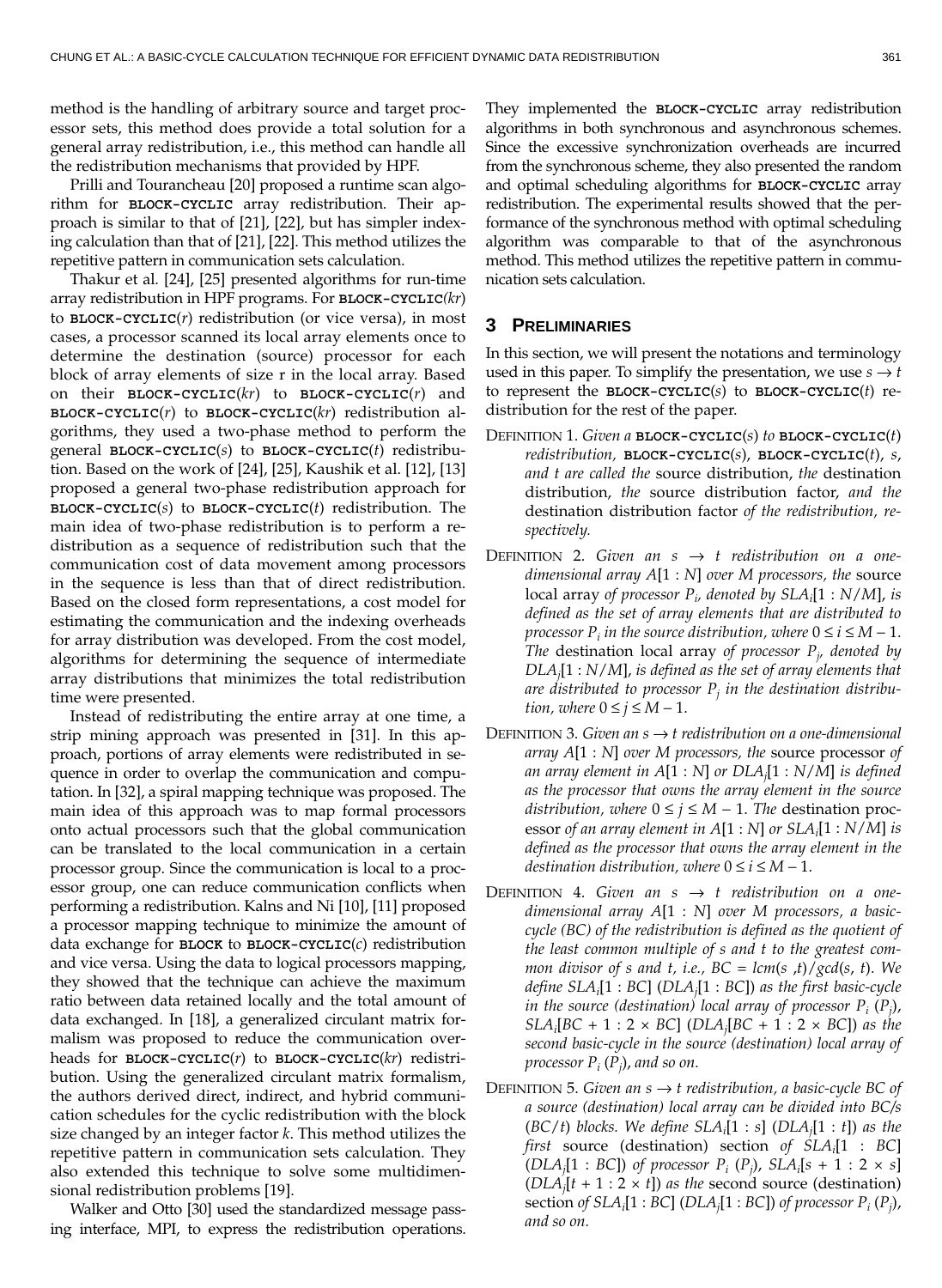|                                                                            |                                  |  |  |  | Source: BLOCK-CYCLIC(3) |  |
|----------------------------------------------------------------------------|----------------------------------|--|--|--|-------------------------|--|
| $index \begin{bmatrix} 1 & 2 & 3 & 4 & 5 & 6 \end{bmatrix}$ 7 8 9 10 11 12 |                                  |  |  |  |                         |  |
| $SLA_0$                                                                    | 2 3 7 8 9 13 14 15 19 20 21      |  |  |  |                         |  |
| $SLA_1$                                                                    | 4 5 6 10 11 12 16 17 18 22 23 24 |  |  |  |                         |  |
|                                                                            |                                  |  |  |  |                         |  |

|                                                                                   |  |  | Destination : BLOCK-CYCLIC(2)                                                     |  |  |  |
|-----------------------------------------------------------------------------------|--|--|-----------------------------------------------------------------------------------|--|--|--|
| $\int$ index $\begin{bmatrix} 1 & 2 & 3 & 4 & 5 & 6 \end{bmatrix}$ 7 8 9 10 11 12 |  |  |                                                                                   |  |  |  |
| $DLA_0$ 1 2 5 6 9 10 13 14 17 18 21 22                                            |  |  |                                                                                   |  |  |  |
| $DLA_1$                                                                           |  |  | $4 \mid 7 \mid 8 \mid 11 \mid 12 \mid 15 \mid 16 \mid 19 \mid 20 \mid 23 \mid 24$ |  |  |  |

(a)

| A[k]   1 2 3 4 5 6 7 8 9 10 11 12        |  |  |     |  |  |                           |  |
|------------------------------------------|--|--|-----|--|--|---------------------------|--|
| $SDPP$ 0 1 2 3 4 5 0 1 2 3 4 5           |  |  |     |  |  |                           |  |
| $DDPP$ 0 1 2 3 0 1 2 3 0 1 2 3           |  |  |     |  |  |                           |  |
| A[k] 13 14 15 16 17 18 19 20 21 22 23 24 |  |  |     |  |  |                           |  |
| SDPP                                     |  |  |     |  |  | $0$ 1 2 3 4 5 0 1 2 3 4 5 |  |
| <b>DDPP</b>                              |  |  |     |  |  | $0$ 1 2 3 0 1 2 3 0 1 2 3 |  |
|                                          |  |  | (b) |  |  |                           |  |

Fig. 2. (a) A BLOCK-CYCLIC(3) to BLOCK-CYCLIC(2) redistribution with  $M = 2$  and  $N = 24$ . (b) The corresponding source/destination distribution pattern positions of global array elements.

DEFINITION 6. Given an  $s \rightarrow t$  redistribution on a one*dimensional array A*[1 : *N*] *over M processors, the* source distribution pattern position (SDPP) *of an array element A*[*k*] *is defined as*

$$
SDPP(A[k]) = mod \left( \left\lceil \frac{k}{gcd(s,t)} \right\rceil - 1, \frac{M \times s}{gcd(s,t)} \right)
$$

*where k* = 1, ..., *N*. *The* destination distribution pattern position (DDPP) *of an array element A*[*k*] *is defined as*

$$
DDPP(A[k]) = mod \left( \left\lceil \frac{k}{gcd(s,t)} \right\rceil - 1, \frac{M \times t}{gcd(s,t)} \right)
$$

*where k* = 1, ..., *N*.

Given a BLOCK-CYCLIC(*s*) to BLOCK-CYCLIC(*t*) redistribution on a one-dimensional array *A*[1 : *N*] over *M* processors, if the source and the destination distribution pattern positions of *A*[*k*] are *x* and *y*, respectively, then the source and destination processors of  $A[k]$  are  $P_i$  and  $P_j$ , respectively, where  $k = 1, ..., N$ ,  $i = \lfloor x/s \rfloor$ , and  $j = \lfloor y/t \rfloor$ .

We now give examples to clarify the above definitions. Fig. 2a shows a BLOCK-CYCLIC(3) to BLOCK-CYCLIC(2) redistribution on a one-dimensional array with  $N = 24$  elements,  $A[1:24]$  over  $M = 2$  processors. Fig. 2b gives the corresponding source/destination pattern positions of global array elements. In Fig. 2a, the local array indices are

represented as italic numbers, while the global array indices are represented as normal numbers. From Fig. 2a, we know that the basic-cycle of the redistribution is six. For a source processor, there are two source sections (size  $= 3$ ) in each basic-cycle. For a destination processor, there are three destination sections (size  $= 2$ ) in each basic-cycle. The first basic-cycle of source processor  $P_1$  is  $SLA_1[1:6]$ . The second basic-cycle of source processor  $P_1$  is  $SLA_1[7 : 12]$ . From Fig. 2b, we know that the source and the destination distribution pattern positions of  $SLA_0[6] = A[9]$  are equal to two and zero, respectively. The source and the destination distribution pattern positions of  $DLA_1[6] = A[12]$  are equal to five and three, respectively.

# **4 THE BASIC-CYCLE CALCULATION TECHNIQUE FOR ARRAY REDISTRIBUTION**

To perform a redistribution, we first need to determine the send processor/data sets of source processors and the receive processor/data sets of destination processors. Then, a physical data movement among processors can be carried according to those sets. A naive way to get those sets is to scan every array element once and to compute those sets. Since a redistribution is performed at run-time, if an array size is very large, the time to determine those sets by scanning every array element once may greatly offset the performance of a program by performing the redistribution. Instead of scanning all array elements once, the main idea of the basic-cycle calculation technique is that every processor determines the send/receive processor/data sets on the first basic-cycle that it owns. According to the send/receive processor/data sets of the first basic-cycle, one can perform a redistribution very efficiently. We now give examples to explain the basic-cycle calculation technique.

Given a one-dimensional array *A*[1 : 48] and *M* = 4 processors, Fig. 3 shows a BLOCK-CYCLIC( $s = 3$ ) to BLOCK-CYCLIC( $t = 2$ ) redistribution on *A* over *M* processors. In Fig. 3, the basic-cycle of the redistribution is equal to six. There are two basic-cycles in each source/destination local array. For each source (destination) local array, array elements in the *k*th position of the first and the second basic-cycle have the same destination (source) processor, i.e., both of them will be sent to (received from) the same destination (source) processor during the redistribution, where  $k = 1$  to 6. This observation shows that each basic-cycle of a local array has the same communication pattern.

Another example of a  $BLOCK-CYCLIC(6)$  to  $BLOCK-$ CYCLIC(4) redistribution on *A*[1 : 96] over *M* = 4 processors is shown in Fig. 4a. The basic-cycle of the redistribution is equal to six as well. However, the observation that we obtained from Fig. 3 (each basic-cycle of a local array has the same communication pattern) cannot be applied to the case shown in Fig. 4a directly. For example, array elements  $SLA_0[1]$  and  $SLA_0[7]$  are in the first position of the first and the second basic-cycle of source processor  $P_0$ , respectively. The destination processors of these two array elements are  $P_0$  and  $P_2$ , respectively. Although they are in the same array position in two different basic-cycles, they do not have the same destination processor. The reason is that the value of *gcd*(6, 4) is not equal to one. By grouping every *gcd*(6, 4)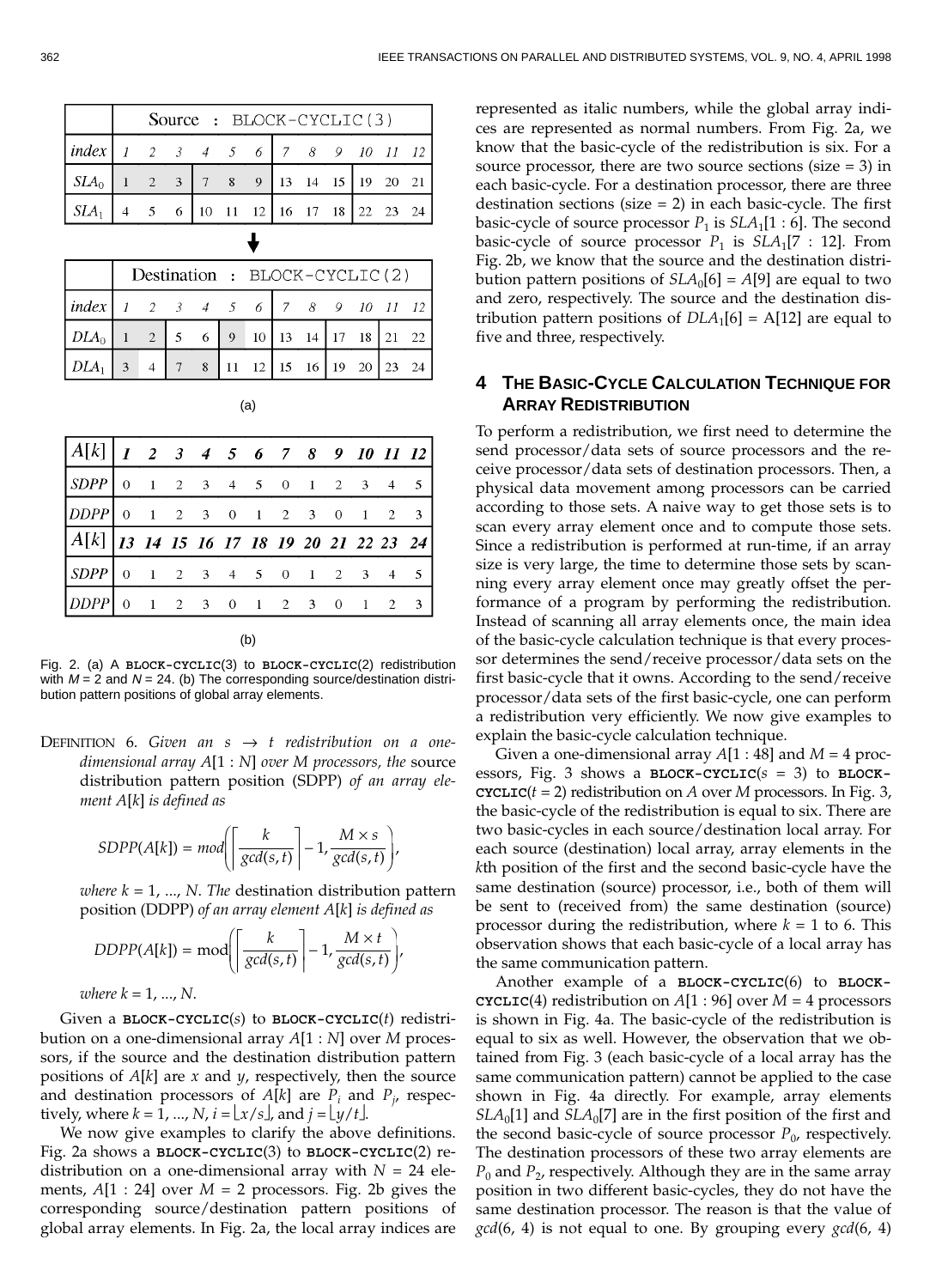|                                                                   |                |                 |  | Source: BLOCK-CYCLIC(3)                                                                              |          |  |          |  |
|-------------------------------------------------------------------|----------------|-----------------|--|------------------------------------------------------------------------------------------------------|----------|--|----------|--|
| $index \begin{bmatrix} 1 & 2 & 3 & 4 & 5 & 6 \end{bmatrix}$ 7 8 9 |                |                 |  |                                                                                                      |          |  | 10 11 12 |  |
| $P_{O}$                                                           |                |                 |  | $1 \quad 2 \quad 3 \quad 13 \quad 14 \quad 15 \quad 25 \quad 26 \quad 27 \quad 37 \quad 38 \quad 39$ |          |  |          |  |
| $P_I$                                                             | $\overline{4}$ |                 |  | 5 6 16 17 18 28 29 30                                                                                |          |  | 40 41 42 |  |
| P <sub>2</sub>                                                    |                |                 |  | 7 8 9 19 20 21 31 32 33 43 44 45                                                                     |          |  |          |  |
| $P_3$                                                             | 10             | $\overline{11}$ |  | $12 \mid 22 \mid 23 \mid 24 \mid$                                                                    | 34 35 36 |  | 46 47 48 |  |

|                |   |                |    |                 |       |       |              | Destination : BLOCK-CYCLIC(2)                                                                  |         |    |    |     |
|----------------|---|----------------|----|-----------------|-------|-------|--------------|------------------------------------------------------------------------------------------------|---------|----|----|-----|
| index          |   |                |    |                 |       |       |              | $1 \quad 2 \quad 3 \quad 4 \quad 5 \quad 6 \quad 7 \quad 8 \quad 9 \quad 10 \quad 11 \quad 12$ |         |    |    |     |
| $P_{O}$        |   | 2              |    | $9 \t10 \t17$   |       |       |              | 18   25   26   33   34                                                                         |         |    | 41 | 42  |
| P <sub>1</sub> | 3 | $\overline{4}$ | 11 |                 | 12 19 |       | $20 \mid 27$ |                                                                                                | 28 35   | 36 | 43 | -44 |
| P <sub>2</sub> | 5 | 6              | 13 | 14 <sup>1</sup> |       | 21 22 | 29           |                                                                                                | 30   37 | 38 | 45 | -46 |
| $P_3$          | 7 | 8              | 15 | 16              | 23    | 24    | 31           | 32                                                                                             | 39      | 40 | 47 | 48  |

Fig. 3. A BLOCK-CYCLIC(3) to BLOCK-CYCLIC(2) redistribution with  $M = 4$  and  $N = 48$ .

global array indices of array *A* to a meta-index, array *A*[1 : *N*] can be transformed to a meta-array *B*[1 : *N*/*gcd*(6, 4)], where  $B[k] = \{A[(k-1) \times \text{gcd}(6, 4) + 1], ..., A[k \times \text{gcd}(6, 4)]\}$ and  $k = 1$  to  $N/gcd(6, 4)$ . Then, the observation that we obtained from Fig. 3 can be held if we use array *B* for the redistribution. For example, if we use the meta-array *B*[1 : 48], which is shown in Fig. 4b, for the redistribution, array elements *SLA*<sub>0</sub>[1] = { $A$ [1],  $A$ [2]} and *SLA*<sub>0</sub>[7] = { $A$ [49],  $A$ [50]} are the first array element of the first and the second basiccycle of source processor  $P_0$ , respectively. The destination processors of these two meta-array elements are  $P_0$ . It is consistent to the observation obtained from Fig. 3. An example of using meta-array for the array redistribution of Fig. 4a is shown in Fig. 4b.

In the following discussion, we assume that an  $s \rightarrow t$  redistribution on *A*[1 : *N*] over *M* processors is given. We also assume that *gcd*(*s*, *t*) is equal to one. If *gcd*(*s*, *t*) is not equal to one, we use  $s/gcd(s, t)$  and  $t/gcd(s, t)$  as the source and destination distribution factors of the redistribution, respectively.

## **4.1 Send Phase**

Given a source processor  $P_i$  and its corresponding source local array *SLAi* , one can scan every array element *SLAi* [*k*] in *SLAi* [1 : *BC*] once and compute its destination processor by the following equation:

$$
rank(P_j) = \begin{cases} M-1 & \text{if } \alpha = 0\\ \frac{\alpha-1}{t} & \text{otherwise.} \end{cases}
$$
 (1)

The value of  $\alpha$  is defined as follows:

$$
\alpha = mod \left( s \times \left( \left\lfloor \frac{k-1}{s} \right\rfloor \times (M-1) + rank(P_i) \right) + k, M \times t \right), (2)
$$

where  $k = 1$  to  $BC$ ,  $rank(P_i)$  is the rank of a source processor  $P_i$ , and rank $(P_i) = 0$  to  $M - 1$ . However, if the value of *BC* is large, it may take a lot of time to compute the destination processors of array elements in a basic-cycle using (1) and (2). Since array elements in a source section have consecutive global array indices, if we know the destination distribution pattern position of the first array element of a source section, we can easily determine the destination processors of array elements in the source section according to Definition 6. For example, in Fig. 2, there are two source sections in *SLA*1[1 : *BC*] of a source processor  $P_1$ . The destination distribution pattern position of  $SLA_1[1] = A[4]$  is equal to three. Since array elements in a source section have consecutive global array indices, from Definition 6, we can derive that *DDPP*(*SLA*1[2] =  $A[5]$  = 0 and *DDPP*(*SLA*<sub>1</sub>[3] =  $A[6]$ ) = 1, respectively. The corresponding destination processors of *SLA*1[1], *SLA*1[2], and *SLA*<sub>1</sub>[3] are equal to  $\left| \frac{DDPP(SLA_1[1])}{t} \right| = P_1$ ,  $\left| \frac{DDPP(SLA_1[2])}{t} \right| = P_0$ , and  $\left| \frac{DDPP(SLA_1[3])}{t} \right| = P_0$ , respectively, where  $t = 2$ . For a source processor  $P_i$ , there are  $t$  source sections in *SLAi* [1 : *BC*]. From the above analysis, each source processor  $P_i$  only needs to scan the first array element of the *t* source sections in *SLAi* [1 : *BC*] and the destination processors of array elements in *SLAi* [1 : *BC*] can be determined.

Given an  $s \rightarrow t$  redistribution over *M* processors, for each source processor *Pi* , the destination distribution pattern position of *SLAi* [1] can be determined by the following equation:

$$
DDPP = mod(rank(Pi) \times s, M \times t),
$$
 (3)

where  $rank(P_i)$  is the rank of a source processor  $P_i$ , and  $rank(P_i) = 0$  to  $M - 1$ . The destination distribution pattern position of the first array element *SLAi* [*u*] in the *v*th source section of *SLAi* [1 : *BC*] can be determined by the following equation:

$$
DDPP(SLAi[u]) = mod(DDPP + \beta \times v, M \times t), \quad (4)
$$

where  $v = 1$  to  $BC/s$ ,  $u = (v - 1) \times s + 1$ , and  $\beta = mod(M \times s, M \times t)$ . By merging (3) and (4), we have the following equation:

$$
DDPP(SLA_i[u]) = mod((v-1) \times M + rank(P_i)) \times s, M \times t).
$$
 (5)

According to (5) and Definition 6, we can easily construct the send processor/data sets of the first basic-cycle of source processors. The send processor/data sets of the first basiccycle of source processors in Fig. 2 are shown in Fig. 5.

## **4.2 Receive Phase**

Given a destination processor  $P_j$  and its corresponding destination local array *DLAj* , one can scan every array element *DLAj* [*k*] in *DLAj* [1 : *BC*] once and compute its source processor by the following equation: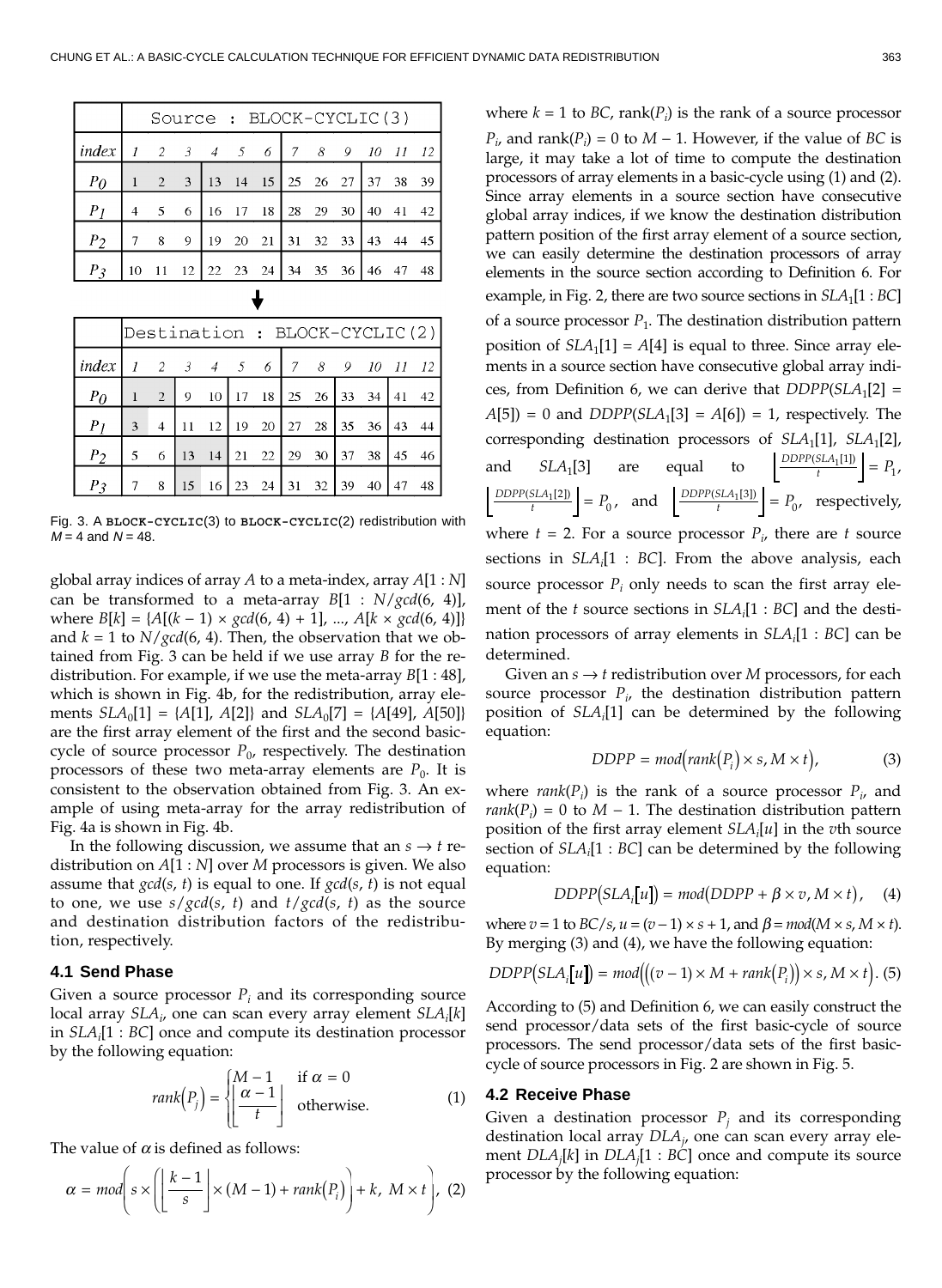|              |    |     |                                                    |  |  |  | Source: BLOCK-CYCLIC(6)                |  |  |  |       |    |  |                                                                      |  |
|--------------|----|-----|----------------------------------------------------|--|--|--|----------------------------------------|--|--|--|-------|----|--|----------------------------------------------------------------------|--|
| index 1      |    |     |                                                    |  |  |  |                                        |  |  |  |       |    |  | 2 3 4 5 6 7 8 9 10 11 12 13 14 15 16 17 18 19 20 21 22 23 24         |  |
| $P_{\Omega}$ |    | 2   | 3 4 5 6                                            |  |  |  |                                        |  |  |  |       |    |  | 25 26 27 28 29 30 49 50 51 52 53 54 73 74 75 76 77 78                |  |
| $P_1$        | 7  | - 8 | 9 10 11 12                                         |  |  |  | 31 32 33 34 35 36 55 56 57 58 59 60 79 |  |  |  |       |    |  | 80 81 82 83 84                                                       |  |
| $P_{2}$      | 13 |     |                                                    |  |  |  |                                        |  |  |  |       |    |  | 14 15 16 17 18 37 38 39 40 41 42 61 62 63 64 65 66 85 86 87 88 89 90 |  |
| $P_3$        | 19 |     | 20 21 22 23 24 43 44 45 46 47 48 67 68 69 70 71 72 |  |  |  |                                        |  |  |  | l 91. | 92 |  | 93 94 95 96                                                          |  |
|              |    |     |                                                    |  |  |  |                                        |  |  |  |       |    |  |                                                                      |  |

|                                                                                                                                      |   |                                                                     |  |  |  |  |  |  | Destination: BLOCK-CYCLIC(4)                                      |  |  |  |             |
|--------------------------------------------------------------------------------------------------------------------------------------|---|---------------------------------------------------------------------|--|--|--|--|--|--|-------------------------------------------------------------------|--|--|--|-------------|
| $\lfloor index \rfloor$ 1 2 3 4 5 6 $\lfloor 7$ 8 9 10 11 12 $\lfloor 13 \rfloor$ 14 15 16 17 18 $\lfloor 19 \rfloor$ 20 21 22 23 24 |   |                                                                     |  |  |  |  |  |  |                                                                   |  |  |  |             |
| $P_0$                                                                                                                                |   |                                                                     |  |  |  |  |  |  | 2 3 4 17 18 19 20 33 34 35 36 49 50 51 52 65 66 67 68 81 82 83 84 |  |  |  |             |
| $P_1$                                                                                                                                |   | 5 6 7 8 21 22 23 24 37 38 39 40 53 54 55 56 69 70 71 72 85 86 87 88 |  |  |  |  |  |  |                                                                   |  |  |  |             |
| P <sub>2</sub>                                                                                                                       | 9 | - 10                                                                |  |  |  |  |  |  | 11 12 25 26 27 28 41 42 43 44 57 58 59 60 73 74 75 76 89 90 91 92 |  |  |  |             |
| $P_3$                                                                                                                                |   | 13 14 15 16 29 30 31 32 45 46 47 48 61 62 63 64 77 78 79 80         |  |  |  |  |  |  |                                                                   |  |  |  | 93 94 95 96 |

| ٦   |  |
|-----|--|
| . . |  |

|                                                                                                 |              |                |     |                |             |   | Source: BLOCK-CYCLIC(6)                                                                           |     |                |    |     |    |
|-------------------------------------------------------------------------------------------------|--------------|----------------|-----|----------------|-------------|---|---------------------------------------------------------------------------------------------------|-----|----------------|----|-----|----|
| $\vert \text{local index} \vert$ 1 2 3 4 5 6 7 8 9 10 11 12 13 14 15 16 17 18 19 20 21 22 23 24 |              |                |     |                |             |   |                                                                                                   |     |                |    |     |    |
| meta-index                                                                                      | $\mathbf{I}$ | $\overline{2}$ | 3   | $\overline{4}$ | $5^{\circ}$ | 6 | 7                                                                                                 | - 8 | $\overline{9}$ | 10 | -11 | 12 |
| $P_o$                                                                                           | 1, 2         | 3, 4           | 5.6 |                |             |   | 25, 26 27, 28 29, 30 49, 50 51, 52 53, 54 73, 74 75, 76 77, 78                                    |     |                |    |     |    |
| $P_{I}$                                                                                         | 7.8          |                |     |                |             |   | 9, 10 11, 12 31, 32 33, 34 35, 36 55, 56 57, 58 59, 60 79, 80 81, 82 83, 84                       |     |                |    |     |    |
| P <sub>2</sub>                                                                                  |              |                |     |                |             |   | 13, 14 15, 16 17, 18 37, 38 39, 40 41, 42 61, 62 63, 64 65, 66 85, 86 87, 88 89, 90               |     |                |    |     |    |
| $P_{3}$                                                                                         |              |                |     |                |             |   | 19, 20, 21, 22, 23, 24   43, 44, 45, 46, 47, 48   67, 68, 69, 70, 71, 72   91, 92, 93, 94, 95, 96 |     |                |    |     |    |
|                                                                                                 |              |                |     |                |             |   |                                                                                                   |     |                |    |     |    |

| $\mathbf{I}$ | $\overline{2}$ | $\mathbf{3}$ | $\overline{4}$ | $\overline{5}$ | $\overline{\phantom{a}}$ | $\overline{7}$ | 8 | $^{\circ}$ | - 10 | - 11                          | <i>12</i>                                                                                                                                                                                                                                                                                                                                                                                                                                                     |
|--------------|----------------|--------------|----------------|----------------|--------------------------|----------------|---|------------|------|-------------------------------|---------------------------------------------------------------------------------------------------------------------------------------------------------------------------------------------------------------------------------------------------------------------------------------------------------------------------------------------------------------------------------------------------------------------------------------------------------------|
| 1, 2         | 3.4            |              |                |                |                          |                |   |            |      |                               |                                                                                                                                                                                                                                                                                                                                                                                                                                                               |
| 5.6          | 7.8            |              |                |                |                          |                |   |            |      |                               |                                                                                                                                                                                                                                                                                                                                                                                                                                                               |
|              |                |              |                |                |                          |                |   |            |      |                               |                                                                                                                                                                                                                                                                                                                                                                                                                                                               |
|              |                |              |                |                |                          |                |   |            |      |                               |                                                                                                                                                                                                                                                                                                                                                                                                                                                               |
|              |                |              |                |                |                          |                |   |            |      | Destination : BLOCK-CYCLIC(4) | $\text{local index}$   1 2 3 4 5 6   7 8 9 10 11 12   13 14 15 16 17 18   19 20 21 22 23 24<br>  17, 18 19, 20   33, 34 35, 36   49, 50 51, 52   65, 66 67, 68   81, 82 83, 84<br>  21, 22, 23, 24   37, 38, 39, 40   53, 54, 55, 56   69, 70, 71, 72   85, 86, 87, 88<br>9, 10 11, 12   25, 26 27, 28   41, 42 43, 44   57, 58 59, 60   73, 74 75, 76   89, 90 91, 92<br>13, 14 15, 16 29, 30 31, 32 45, 46 47, 48 61, 62 63, 64 77, 78 79, 80 93, 94 95, 96 |

Fig. 4. (a) A BLOCK-CYCLIC(6) to BLOCK-CYCLIC(4) redistribution with  $M = 4$  and  $N = 96$ . (b) An example of grouping source/destination local arrays to metasource/destination local arrays for the redistribution in (a).

$$
rank(P_i) = \begin{cases} M-1 & \text{if } \gamma = 0\\ \frac{\gamma - 1}{s} & \text{otherwise.} \end{cases}
$$
 (6)

The value of  $\gamma$  is defined as follows:

$$
\gamma = mod\left(t \times \left(\left\lfloor \frac{k-1}{t} \right\rfloor \times (M-1) + rank(P_j)\right) + k, M \times s\right), (7)
$$

where  $k = 1$  to *BC*, rank( $P_j$ ) is the rank of a destination processor  $P_j$ , and  $rank(P_j) = 0$  to  $M - 1$ . However, if the value of *BC* is large, it may take a lot of time to compute the source processors of array elements in a basic-cycle by using (6) and (7). Since array elements in a destination section have consecutive global array indices, if we know the source distribution pattern position of the first array element of a destination section, we can easily determine the source processors of array elements in the destination section according to Definition 6. For example, in Fig. 2, there are three destination sections in *DLA*1[1 : *BC*] of a destination processor  $P_1$ . The source distribution pattern position of  $DLA_1[1] = A[3]$  is equal to two. Since array elements in a destination section have consecutive global array indices, from Definition 6, we can derive that *SDPP*(*DLA*<sub>1</sub>[2] = *A*[4]) = 3. The corresponding source processors of  $DLA_1[1]$  and  $DLA_1[2]$  are equal to  $\left| \frac{SDPP(DLA_1[1])}{s} \right| = P_0$  and  $\frac{\text{SDPP}(DLA_1[2])}{s}$  =  $P_1$ , respectively, where  $s = 3$ . From the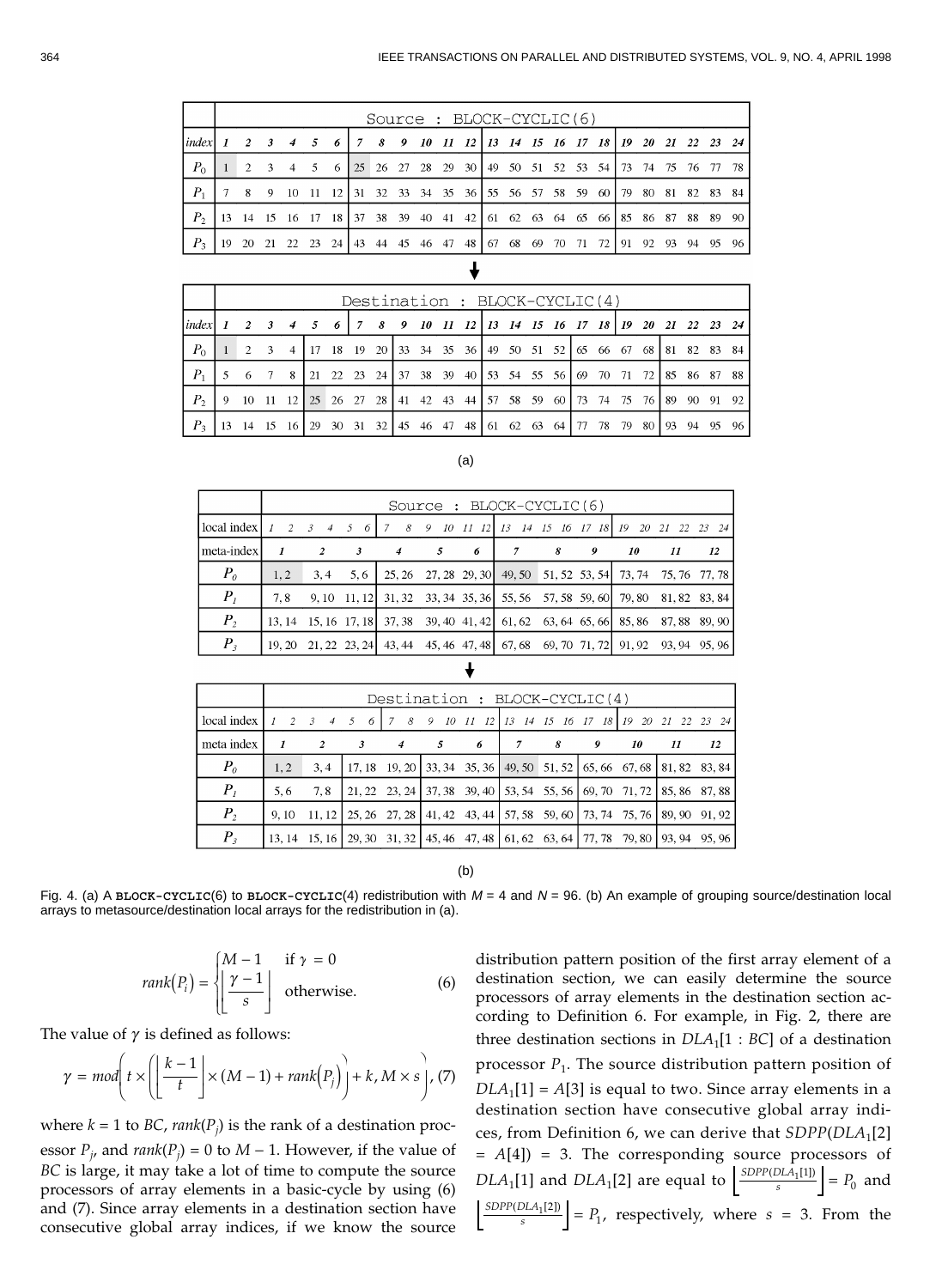|                                 |               |                |                   | $SLA_0$                       |             |         |
|---------------------------------|---------------|----------------|-------------------|-------------------------------|-------------|---------|
| local index                     | $\mathcal{I}$ | $\overline{2}$ | $\mathcal{S}$     | $\overline{4}$                | $5^{\circ}$ | -6      |
| <b>Destination</b><br>processor |               |                |                   | $P_0$ $P_0$ $P_1$ $P_1$ $P_1$ |             | $P_{0}$ |
|                                 |               |                | $SLA_1$           |                               |             |         |
| local index                     | $\mathcal{I}$ | $\overline{2}$ | $\mathcal{Z}$     | $\overline{4}$                | 5           | 6       |
| <b>Destination</b><br>processor |               |                | $P_1$ $P_0$ $P_0$ | $P_0$ – $P_1$                 |             |         |

Fig. 5. The send processor/data sets of the first basic-cycle for a BLOCK-CYCLIC(3) to BLOCK-CYCLIC(2) redistribution over two processors.

above analysis, each destination processor *Pj* only needs to scan the first array element of the s destination sections in *DLAi* [1 : *BC*] and the source processors of array elements in *DLAi* [1 : *BC*] can be determined.

Given an  $s \rightarrow t$  redistribution over *M* processors, for each destination processor *Pj* , the source distribution pattern position of *DLAj* [1] can be determined by the following equation:

$$
SDPP = mod\bigl( rank\bigl(P_j\bigr) \times t, M \times s\bigr), \tag{8}
$$

where  $rank(P_j)$  is the rank of a destination processor  $P_j$ , and  $rank(P_j) = 0$  to  $M - 1$ . The source distribution pattern position of the first array element *DLAj* [*z*] in the *w*th destination section of *DLAj* [1 : *BC*], can be determined by the following equation:

$$
SDPP(DLAj[z]) = mod(SDPP + \varepsilon \times w, M \times s),
$$
 (9)

where  $w = 1$  to  $BC/t$ ,  $z = (w - 1) \times t + 1$ , and  $\varepsilon = mod(M \times t)$ ,  $M \times s$ ). By merging (8) and (9), we have the following equation:

$$
SDPP(DLAj[z]) = mod((w-1) \times M + rank(Pj)) \times t, M \times s).
$$
 (10)

According to (10) and Definition 6, we can easily construct the receive processor/data sets of the first basic-cycles of destination processors. The receive processor/data sets of the first basic-cycle of destination processors in Fig. 2 are shown in Fig. 6.

The algorithm of the basic-cycle calculation algorithm technique is given as follows.

*Algorithm basic\_cycle\_calculation* (*s*, *t*, *M*)

- 1.  $i = get_{my\_rank}( )$ ;  $x = lcm(s, t)$ ;  $y = gcd(s, t)$ ;
- 2.  $BC = x/y; s = s/y; t = t/y;$
- */\* Send phase \*/*

5. **while** (*k* < *BC*)

- 3. *max\_local\_index* = the length of the source local array of processor *Pi* ;
- */\* Construct the send processor/data set of the first basic cycle \*/*

4. *DDPA\_length* = 
$$
M \times t
$$
;  $k = 0$ ;  $stc_j = 0$ , where  $j = 0, ..., M - 1$ ;

| Local index | $DLA_0$   |       |       |       |       |       |       |
|-------------|-----------|-------|-------|-------|-------|-------|-------|
| Source      | 1         | 2     | 3     | 4     | 5     | 6     |       |
| processor   | $P_0$     | $P_0$ | $P_1$ | $P_1$ | $P_0$ | $P_0$ |       |
| Local index | 1         | 2     | 3     | 4     | 5     | 6     |       |
| Source      | processor | $P_0$ | $P_1$ | $P_0$ | $P_1$ | $P_1$ | $P_1$ |

Fig. 6. The receive processor/data sets of the first basic-cycle for a BLOCK-CYCLIC(3) to BLOCK-CYCLIC(2) redistribution over two processors.

```
6. { DDPP = mod(((k/s) \times M + i) \times s, DDPA_length);
7. for (l = 1; l \le s; l++)8. \{j = \lfloor DDPP/t \rfloor;9. stc_j + f;<br>10. stempl10. s_template[j + 1, stcj
] = k × y; k++; DDPP++;
11. if ( DDPP = DDPA length ) DDPP = 0; }}
/* Packing and Send data sets */
12. for (j = i, z=0; z < M; j++), z++)13. \{j = mod(i, M)\}14. if (stc<sub>j</sub>\langle 0 \rangle)
15. { length = 1;
16. for (sbase = 1; sbase \le max local index; sbase + = x )
17. \{ \textbf{for } (k = 1; k < = stc_j; k++) \}18. {index = base + s\_template[i + 1, k]};
19. for (l = 0; l < y; l++)20. { out_buffer[length] = SLAi
[index];
21. length++; index++; } } }
22. Send out_buffer to processor Pj
;
23. }
```

$$
23. \n24. \n3
$$

*/\* Receive phase \*/*

*/\* Construct the receive processor/data set of the first basic cycle \*/*

- 25. *SDPA\_length* =  $M \times s$ ;  $k = 0$ ;  $rtc_i = 0$ , where  $j = 0, ..., M 1$ ;
- 26. **while** (*k* < *BC*)

27. { 
$$
SDPP = mod(((k/t) \times M + i) \times t, SDPA\_length);
$$

28. **for** 
$$
(l = 1; l \leq t; l++)
$$

- 29.  $\{j = \lfloor SDPA/s \rfloor;$
- 30. *rtcj* ++;

31. 
$$
r\_template[j + 1, rtc_j] = k \times y; k++, SDPP++;
$$

32. if 
$$
(SDPP = SDPA\_length) SDPP = 0; \}
$$

33. for 
$$
(ri = j = 0; j < M; j++)
$$

- 34. **if**  $(rtc_j \ll 0 \text{ } )ri++;$
- 35. **while** (*ri* > 0)
- 36. { Receive data sets *in\_buffer* from any source processor *Pj* .
- 37. *max\_local\_index* = the length of the destination local array of processor *Pi* ;

*/\* Unpacking data sets \*/*

38. *length* = 1;

- 39. **for** (*rbase* = 1; *rbase* <=  $max\_local\_index$ ; *rbase* +=  $x$ )
- 40.  $\{ \textbf{for } (k = 1; k <= rt c_j; k++) \}$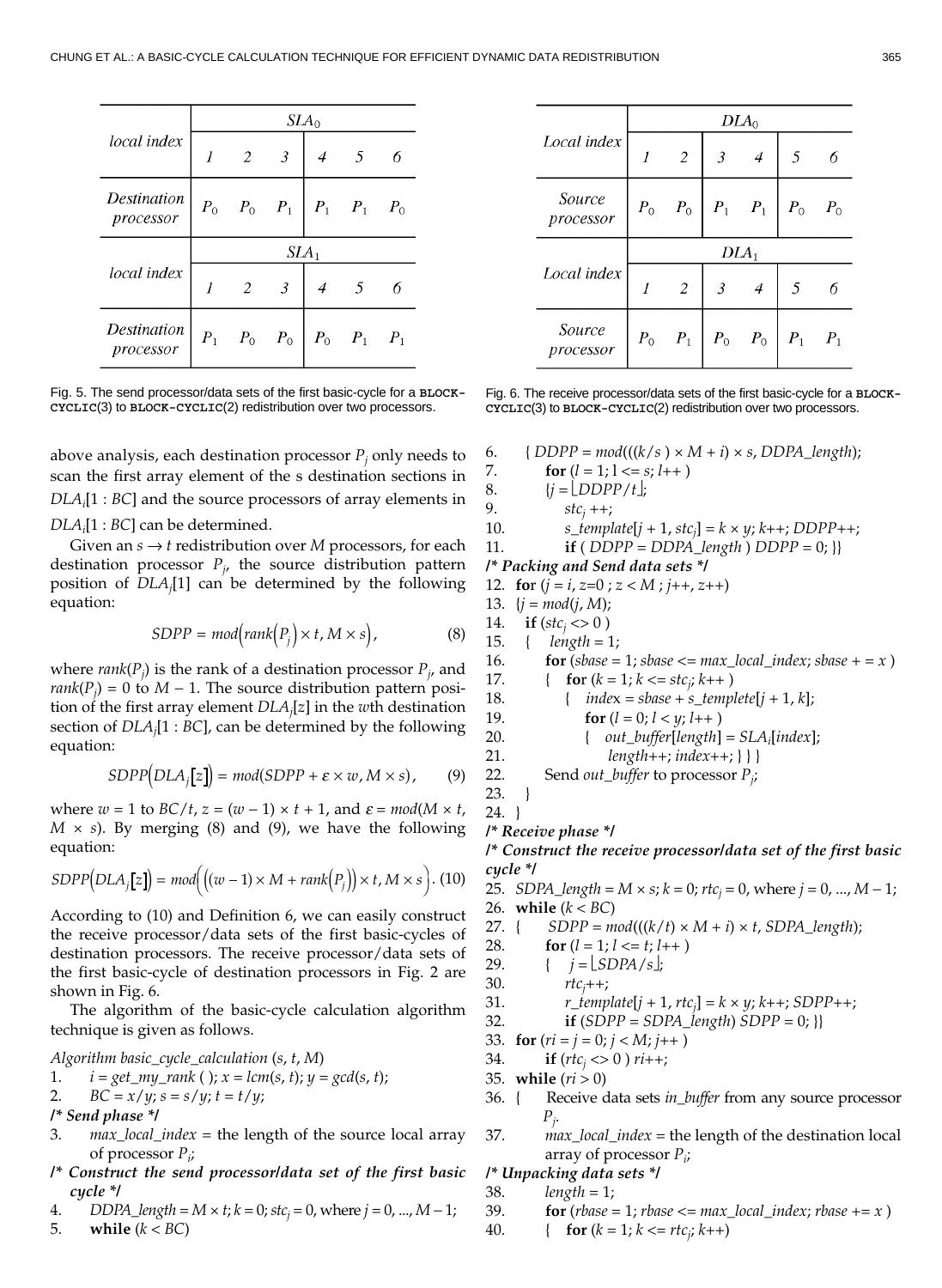| 41. |        | $index = \text{rbase} + \text{r\_template}[j + 1, k];$ |
|-----|--------|--------------------------------------------------------|
| 42. |        | for $(l = 0; l < y; l++)$                              |
| 43. |        | $DLA_i[index] = in_buffer[length];$                    |
| 44. |        | $length++; index++; \}$                                |
| 45. | $ri--$ |                                                        |
| 46. |        |                                                        |

*end\_of\_basic\_cycle\_calculation*

# **5 PERFORMANCE EVALUATION AND EXPERIMENTAL RESULTS**

To evaluate the performance of the basic-cycle calculation technique, we compare the proposed approach with the multiphase method [12], [13], [24], [25] and the *PITFALLS* method [21], [22]. Both theoretical and experimental performance evaluation are conducted. We first develop cost models for these three methods and analyze their performance in terms of the computation and the communication overheads. The cost models developed for the multiphase method and the *PITFALLS* method are based on algorithms proposed in [25] and [21], respectively. We then execute these three methods on an IBM SP2 parallel machine and use the cost models to analyze the experimental results.

## **5.1 Cost Models**

Given an  $s \rightarrow t$  redistribution on a one-dimensional array  $A[1]$ : *N*] over *M* processors, the time for an algorithm to perform the redistribution, in general, can be modeled as follows:

$$
T = T_{comp} + T_{comm}
$$
\n<sup>(11)</sup>

where  $T_{comp}$  is the time for an algorithm to compute the source/destination processors of local array elements, pack source local array elements that have the same destination processors to the same message, and unpack array elements in messages that received from source processors to their corresponding destination local array positions; and  $T_{comm}$ is the time for an algorithm to send and receive data among processors. We said that  $T_{comp}$  and  $T_{comm}$  are the computation and communication time of an algorithm to perform a redistribution, respectively.

For the basic-cycle calculation technique, according to (11), the time to perform an  $s \to t$  redistribution on a onedimensional array *A*[1 : *N*] over *M* processors can be modeled as follows:

$$
T(BCC) = T_{comp}(BCC) + \delta \times T_s + (N/M) \times T_d, \qquad (12)
$$

where  $T_{comp}(BCC)$  is the computation time of the basic-cycle calculation technique to perform a redistribution,  $\delta$  is the maximum number of processors that a source processor needs to send data to,  $T_s$  is the startup time of the interconnection network of a parallel machine, and  $T_d$  is the data transmission time of the interconnection network of a parallel machine. The value of  $\delta$  can be determined by the following equation:

$$
\delta = \min\left(M, \left\lceil \frac{\max(s, t)}{\min(s, t)} \right\rceil \times \frac{BC \times \gcd(s, t)}{\max(s, t)}\right). \tag{13}
$$

For the multiphase method, an  $s \rightarrow t$  redistribution may be decomposed into several phases, i.e., **BLOCK-CYCLIC** $(s_0 = s)$  to

BLOCK-CYCLIC( $s_1$ ), BLOCK-CYCLIC( $s_1$ ) to BLOCK-CYCLIC( $s_2$ ), ..., BLOCK-CYCLIC( $s_{n-1}$ ) to BLOCK-CYCLIC( $s_n = t$ ), where  $s_{i-1} =$  $c_1 s_i$  or  $s_i = c_2 s_{i-1}$ , for some integers  $c_1 > 0$ ,  $c_2 > 0$ , and  $i = 1, ..., n$ . Therefore, according to (11), for the multiphase method, the time to perform an  $s \rightarrow t$  redistribution on a onedimensional array *A*[1 : *N*] over *M* processors through n phases can be modeled as follows:

$$
T(MP) = \sum_{i=1}^{n} T_{comp}(MP)_i + \sum_{i=1}^{n} (k_i \times T_s + (N/M) \times T_d), \quad (14)
$$

where  $T_{\mathit{comp}}(\mathit{MP})_i$  is the computation time of the multiphase method to perform a BLOCK-CYCLIC(*si*-1) to BLOCK- $\text{cyclic}(s_i)$  redistribution and  $k_i = min(M, max(s_{i-1}, s_i))$  $min(s_{i-1}, s_i)$ , for  $i = 1, ..., n$ ; and  $T_s$  and  $T_d$  are the same as those in (12).

For the *PITFALLS* method, according to (11), the time to perform an  $s \rightarrow t$  redistribution on a one-dimensional array *A*[1 : *N*] over *M* processors can be modeled as follows:

$$
T(PITFALLS) = T_{comp}(PITFALLS) + \delta \times T_s + (N/M) \times T_d, (15)
$$

where  $T_{\text{comp}}$ (PITFALLS) is the computation time of the PIT-*FALLS* method to perform a redistribution, and  $\delta$ ,  $T_s$ , and  $T_d$ are the same as those in (12).

To analyze the computation and the communication costs for these three methods, we have the following assumptions:

- 1) For the multiphase method presented in [12], in general, the two-stage multiphase (2*P*) method outperforms three or more stage multiphase methods. Therefore, for the multiphase method, we only consider the two-stage (2*P*) multiphase method in our analysis.
- 2) In our analysis, we use the synchronous communication scheme to analyze the communication costs for these three methods. In real situations, the basic-cycle calculation technique, the *PITFALLS* method, and the multiphase method use some sort of asynchronous communication schemes to overlap the computation and the communication overheads. Since the communication and the computation overheads cannot be overlapped in the synchronous communication scheme, the communication costs presented in this section provide upper bounds for the actual communication costs of these three methods.

## 5.1.1 Analysis of Computation Costs

The computation overheads consist of the indexing cost and the packing/unpacking cost. The indexing cost is the time to construct the send/receive processor/data sets for a redistribution. The packing/unpacking cost is the time to gather array elements that have the same destination processors into a message in the send phase and put array elements from the received messages into their corresponding destination local array positions in the receive phase.

For the two-stage multiphase method, according to the algorithms proposed in [25], the indexing cost of a processor to perform the *i*th redistribution phase can be modeled as follows: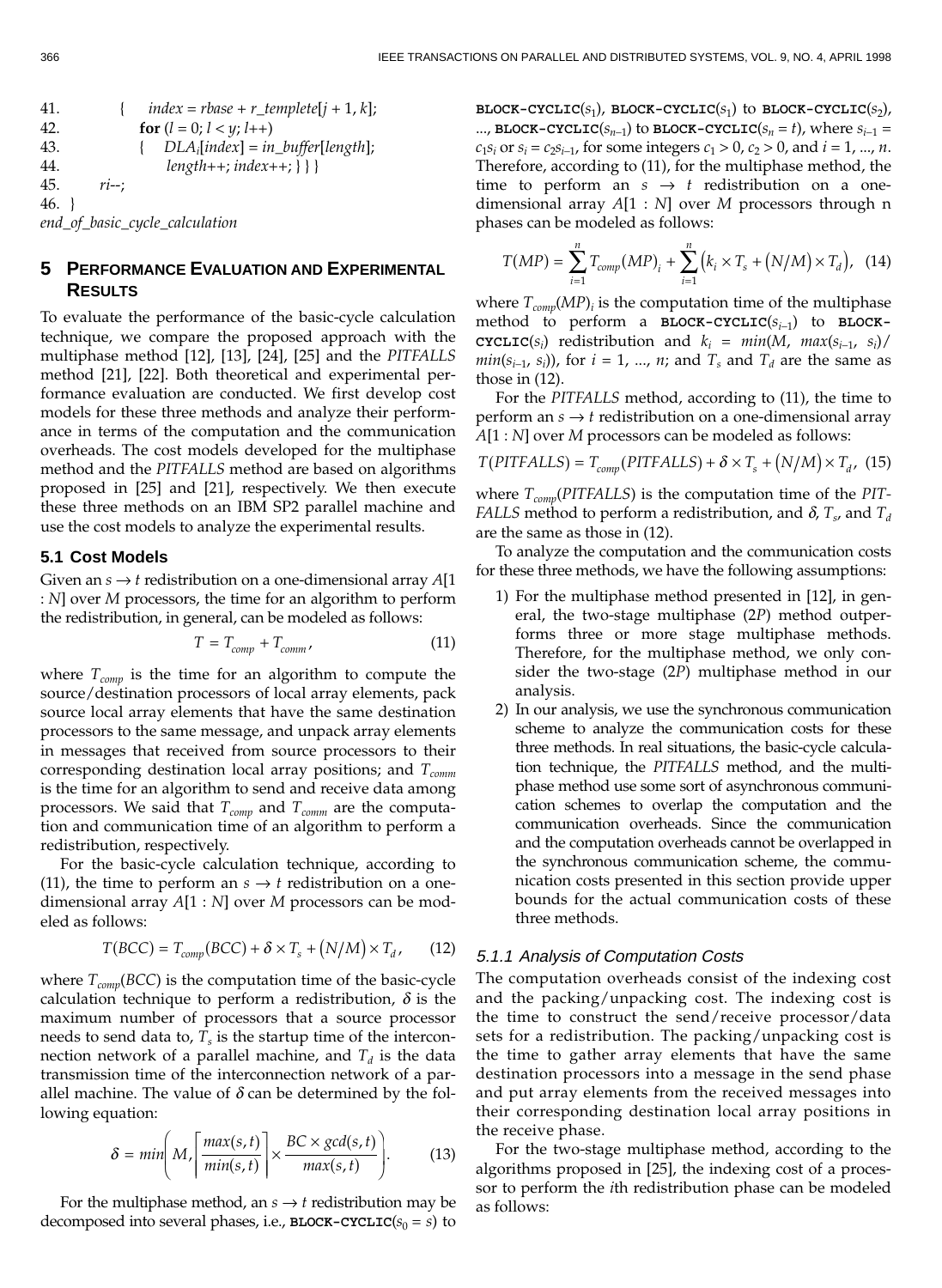$$
T_{comp}(MP)_i =
$$
\n
$$
\begin{cases}\nO\left(\frac{N \times c_i}{M \times s_{i-1}} + c_i\right) & \text{if } s_{i-1} = c_i s_i \& (c_i \le M, \mod(M, c_i) = 0) \\
O\left(\frac{N \times c_i}{M \times s_{i-1}} + \frac{N}{M \times s_i}\right) & s_{i-1} = c_i s_i \\
O\left(\frac{N \times c_i}{M \times s_i} + c_i\right) & s_i = c_i s_{i-1},\n\end{cases}
$$
\n(16)

where  $i = 1$  to 2. The packing/unpacking cost of the twostage multiphase method is 2 × *O*(*N*/*M*).

For the *PITFALLS* method, the indexing cost of a processor to perform the efficient *FALLS* intersection algorithm [21] in the send phase is

$$
O\left(M \times \frac{lcm(s,t)}{s} \times \left(\min\left(\frac{\left(lcm(s,t) + 1\right) \times s}{2 \times t}\right), \frac{lcm(s,t)}{t} - 1\right) - \max\left(0, \left\lceil\frac{lcm(s,t) \times s + t}{2 \times t}\right\rceil\right)\right)\right).
$$
\n(17)

The value of (17) is approximate to  $O\left(M \times \frac{|s-t|}{2 \times gcd(s,t)}\right)$ . Since the indexing costs in the send phase and the receive phase are the same, the total indexing cost is  $O(N \times \frac{|s-t|}{gcd(s,t)})$ . The packing/unpacking cost of the *PITFALLS* method is *O*(*N*/*M*).

For the basic-cycle calculation technique, according to the algorithm presented in Section 4, the indexing cost is  $O\left(\frac{\text{lcm}(s,t)}{\text{gcd}(s,t)}\right)$ . The packing/unpacking cost of the basic-cycle calculation technique is *O*(*N*/*M*).

From the above analysis, we observe that the indexing cost of the multiphase method depends on array size (*N*) and the number of processors (*M*). The indexing cost of the *PITFALLS* method depends on the number of processors (*M*). However, the indexing cost of the basic-cycle calculation technique is independent of the array size and the number of processors. The packing/unpacking costs of the basic-cycle calculation technique and the *PITFALLS* method are similar and are less than that of the two-stage multiphase method.

#### 5.1.2 Analysis of Communication Costs

According to (12) and (15), the communication costs for the two single-phase methods, the basic-cycle calculation technique, and the *PITFALLS* method are the same. To simplify the analysis, we use the basic-cycle calculation to represent the single-phase method in the following discussion.

Given an  $s \rightarrow t$  redistribution on a one-dimensional array *A*[1 : *N*] over *M* processors, the relationship of *s* and *t* can be classified into the following three cases:

Case 1 : *s* is not divisible by *t* (or vice versa), the value of *gcd*(*s*, *t*) is equal to one.

Case 2 : *s* is not divisible by *t* (or vice versa), the value of *gcd*(*s*, *t*) is not equal to one.

Case 3 : *s* is divisible by *t* (or vice versa), i.e.,  $s = kt$  or  $t =$ *ks*, for some integer *k*.

For Case 1, according to (12), the communication time for the basic-cycle calculation technique to perform this redistribution is  $T_{comm}(BCC) = \delta \times T_s + (N/M) \times T_d$ . For the two-stage multiphase method, according to [13], a BLOCK-CYCLIC(*s*) to BLOCK-CYCLIC(*lcm*(*s*, *t*)) redistribution followed by a BLOCK-CYCLIC(*lcm*(*s*, *t*)) to a BLOCK-CYCLIC(*t*) redistribution will produce the best performance for the two- stage multiphase method in this redistribution. The communication time for the two-stage multiphase method to perform this redistribution through a BLOCK-CYCLIC(*s*) to BLOCK-CYCLIC(*lcm*(*s*, *t*)) redistribution followed by a BLOCK-CYCLIC(*lcm*(*s*, *t*)) to a BLOCK-CYCLIC(*t*) redistribution is  $T_{comm}(MP) = (min(M, t) + min(M, s)) \times T_s + 2 \times (N/M) \times T_d$ . We have the following lemma.

- LEMMA 1. *Given an s*  $\rightarrow$  *t redistribution on a one-dimensional array A*[1 : *N*] *over M processors, where s is not divisible by t, t is not divisible by s, and the value of gcd*(*s*, *t*) *is equal to one, the communication time for the two-stage multiphase method to perform this redistribution is always greater than that of the basic-cycle calculation technique.*
- PROOF. The communication time for the basic-cycle calculation technique and the two-stage multiphase method to perform this redistribution are  $T_{comm}(BCC)$  $= \delta \times T_s + (N/M) \times T_d$  and  $T_{comm}(MP) = (min(M, t) +$  $min(M, s)$ ) ×  $T_s$  + 2 × ( $N/M$ ) ×  $T_d$ , respectively. Since

$$
\delta = \min\left(M, \left\lceil \frac{\max(s, t)}{\min(s, t)} \right\rceil \times \frac{BC}{\max(s, t)} \right) \le \min(M, t) + \min(M, s),
$$
  
we have  $T_{comm}(BCC) < T_{comm}(MP)$ .

For Case 2, according to (12), the communication time for the basic-cycle calculation technique to perform this redistribution is  $T_{comm}(BCC) = \delta \times T_s + (N/M) \times T_d$ . For the two-stage multiphase method, it chooses BLOCK-CYCLIC(*lcm*(*s*, *t*)) as the intermediate distribution of the redistribution. The communication time for the two-stage multiphase method to perform this redistribution is  $T_{comm}(MP) = (min(M, t/gcd(s, t)))$ +  $min(M, s/gcd(s, t))$  ×  $T_s$  + 2 × ( $N/M$ ) ×  $T_d$ . We have the following lemma:

- LEMMA 2. *Given an s*  $\rightarrow$  t *redistribution on a one-dimensional array A*[1 : *N*] *over M processors, where s is not divisible by t, t is not divisible by s, and the value of gcd*(*s*, *t*) *is not equal to one, the communication time for the two-stage multiphase method to perform this redistribution is always greater than that of the basic-cycle calculation technique.*
- PROOF. The communication time for the basic-cycle calculation technique and the two-stage multiphase method to perform this redistribution are  $T_{comm}(BCC)$  $= \delta \times T_s + (N/M) \times T_d$  and  $T_{comm}(MP) = (min(M,$  $t/gcd(s, t)$  +  $min(M, s/gcd(s, t))$  ×  $T_s$  + 2 × (*N*/*M*) × *Td*, respectively. Since

$$
\delta = \min\left(M, \left\lceil \frac{\max(s, t)}{\min(s, t)} \right\rceil \times \frac{BC \times \gcd(s, t)}{\max(s, t)} \right)
$$
  

$$
\leq \min(M, t/\gcd(s, t)) + \min(M, s/\gcd(s, t)),
$$

we have  $T_{comm}(BCC) < T_{comm}(MP)$ .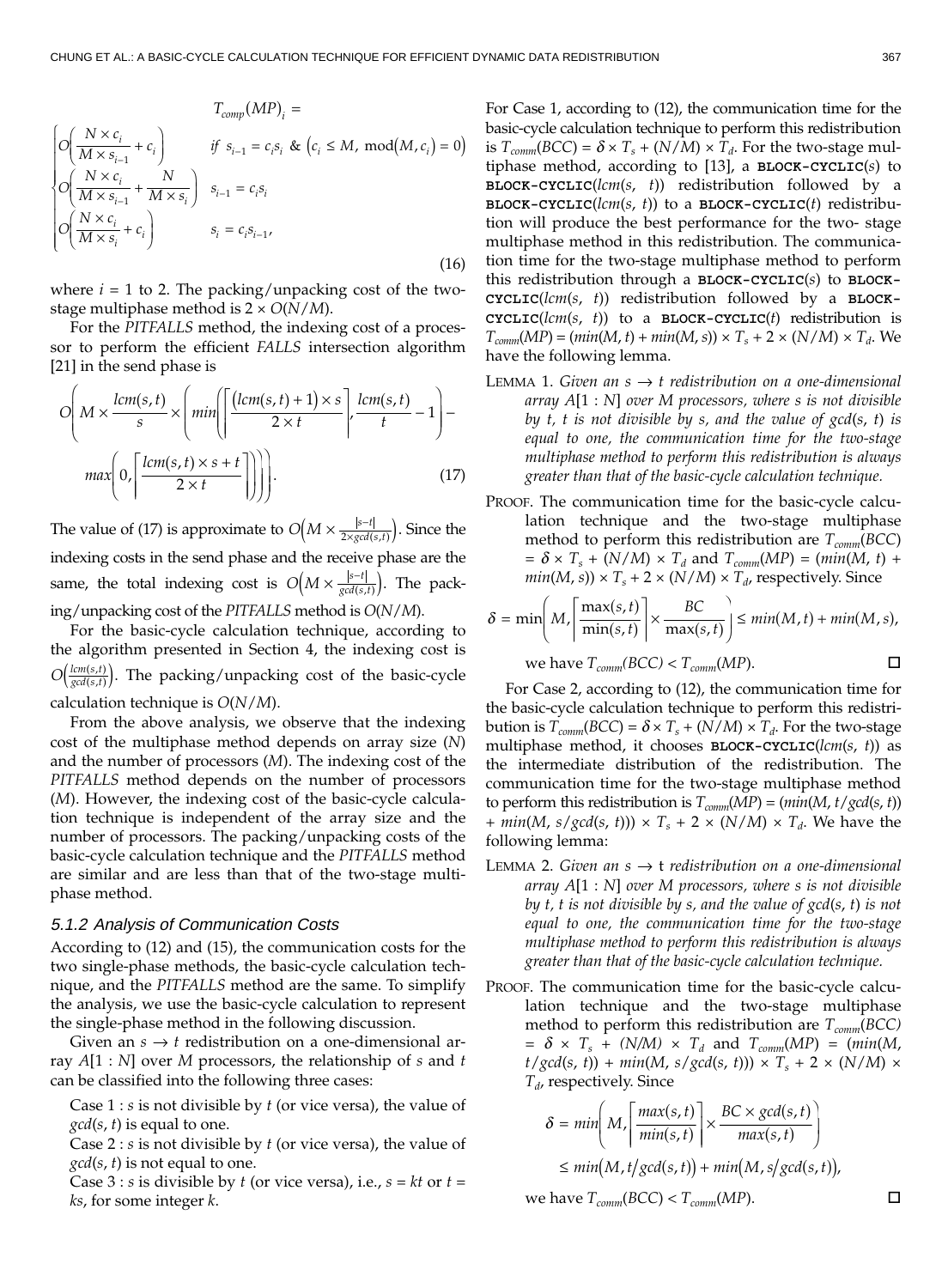TABLE 1 THE COMPUTATION AND COMMUNICATION COSTS REQUIRED BY DIFFERENT METHODS FOR AN  $s \to t$  REDISTRIBUTION ON A ONE-DIMENSIONAL ARRAY A[1 : N] OVER M PROCESSORS

|               | $s \rightarrow t$ Redistribution | МP                          | <b>PITFALLS</b>                                 | BCC.                |
|---------------|----------------------------------|-----------------------------|-------------------------------------------------|---------------------|
| Computation   | Indexing costs                   | $O(\sum T_{comp}(MP)_i)$    | $O(M \times \frac{1}{gcd(s, t)})^{\frac{1}{s}}$ | gcd(s,t)            |
|               | Packing/unpacking costs          | $2\times O(N/M)$            | O(N/M)                                          | O(N/M)              |
| Communication | Startup costs                    |                             | $\delta \times T_s$                             | $\delta \times T_s$ |
|               | <i>Transmission costs</i>        | $2 \times (N/M \times T_d)$ | $N/M \times T_d$                                | $N/M \times T_d$    |

For Case 3, according to (12), the communication time for the basic-cycle calculation technique to perform this redistribution is  $T_{comm}(BCC) = \delta \times T_s + (N/M) \times T_d$ . For the multiphase method, it can use one-stage or two-stage approaches to perform the redistribution. According to (14), the communication time for the one-stage method to perform this redistribution is  $T_{comm}(MP) = min(M, max(s,$  $t$ /*min*(*s*, *t*)) ×  $T_s$  + (*N*/*M*) ×  $T_d$ . We have the following lemma.

- LEMMA 3. *Given an s*  $\rightarrow$  *t redistribution on a one-dimensional array A*[1 : *N*] *over M processors, where s is divisible by t or t is divisible by s, the communication time for the onestage multiphase method to perform this redistribution is the same as that of the basic-cycle calculation technique.*
- PROOF. The communication time for the basic-cycle calculation technique and the one-stage multiphase method to perform this redistribution is $T_{comm}(BCC)$  =  $\delta \times T_s + (N/M) \times T_d$  and  $T_{comm}(MP) = min(M, max(s,$  $t$ /*min*(*s*, *t*)) ×  $T_s$  + ( $N/M$ ) ×  $T_d$ , respectively. Since

$$
\delta = \min\left(M, \left\lceil \frac{\max(s, t)}{\min(s, t)} \right\rceil \times \frac{BC \times \gcd(s, t)}{\max(s, t)} \right)
$$

$$
= \min(M, \max(s, t) / \min(s, t)),
$$
  
we have  $T_{comm}(BCC) = T_{comm}(MP)$ .

The communication time for the two-stage multiphase method to perform this redistribution is  $T_{comm}(MP) = k \times T_s$ + 2 × ( $N/M$ ) ×  $T_d$ , where  $k = k_1 + k_2$ . The communication time of the basic-cycle calculation technique is less than that of the two-stage multiphase method if and only if (18) is true.

$$
T_{comm}(BCC) < T_{comm}(MP) \Leftrightarrow \frac{N}{M} > \frac{(\delta - k)T_s}{T_d}.\tag{18}
$$

Table 1 summarizes the computation and the communication costs of these three methods to perform an  $s \rightarrow t$  redistribution on a one-dimensional array *A*[1 : *N*] over *M* processors.

## **5.2 Experimental Results**

To verify the performance analysis presented in Section 5.1, we have implemented these three methods on an IBM SP2

parallel machine. All algorithms were written in the single program multiple data (SPMD) programming paradigm with C+MPI codes. For each case, we selected two different redistribution as test samples. They are given as follows.

```
Case 1 :
```

```
case 1-1 BLOCK-CYCLIC(5) to BLOCK-CYCLIC(8)
case 1-2 BLOCK-CYCLIC(100) to BLOCK-CYCLIC(3)
  Case 2 :
```
case 2-1 BLOCK-CYCLIC(40) to BLOCK-CYCLIC(300) case  $2-2$  BLOCK-CYCLIC(300) to BLOCK-CYCLIC(200) Case 3 :

```
case 3-1 BLOCK-CYCLIC(60) to BLOCK-CYCLIC(3)
case 3-2 BLOCK-CYCLIC(10) to BLOCK-CYCLIC(500)
```
To get the experimental results, each test sample with a particular array size *N* was executed 10 times by each algorithm on *M* processors, where  $N \in \{360K, 720K, 1.08M,$ 1.44M, 1.8M} and  $M \in \{10, 20, 30, 40, 50, 60, 72\}$ . The mean time of these 10 tests that were executed by an algorithm was used as the time to perform a redistribution with a particular array size *N* on *M* processors of that algorithm. The single-precision array was used for the test. From the experimental results, we plotted the performance of these three methods for a redistribution on a fixed array size over different numbers of processors to a figure. We found that the figures for array size  $N = 360K$ ,  $N = 720K$ ,  $N = 1.08M$ , *N* = 1.44M, and *N* = 1.8M on different number of processors demonstrate similar characteristics. Therefore, in the following subsections, we only show the performance of these three methods for a redistribution on array size  $N = 1.8M$ over different numbers of processors *M* and the performance of these three methods for a redistribution on various array size *N* over *M* = 72 processors.

#### 5.2.1 Experimental Results for Case 1

**Case 1-1** BLOCK-CYCLIC**(5) to** BLOCK-CYCLIC**(8).** The performance of these three algorithms to execute a BLOCK-CYCLIC(5) to BLOCK-CYCLIC(8) redistribution with array size  $N = 1.8M$  on different numbers of processors is shown in Fig. 7a. To perform this redistribution, the two-stage multiphase method chooses  $BLOCK-CYCLIC(40)$  as the intermediate distribution. In Fig. 7a, for the same test sample, the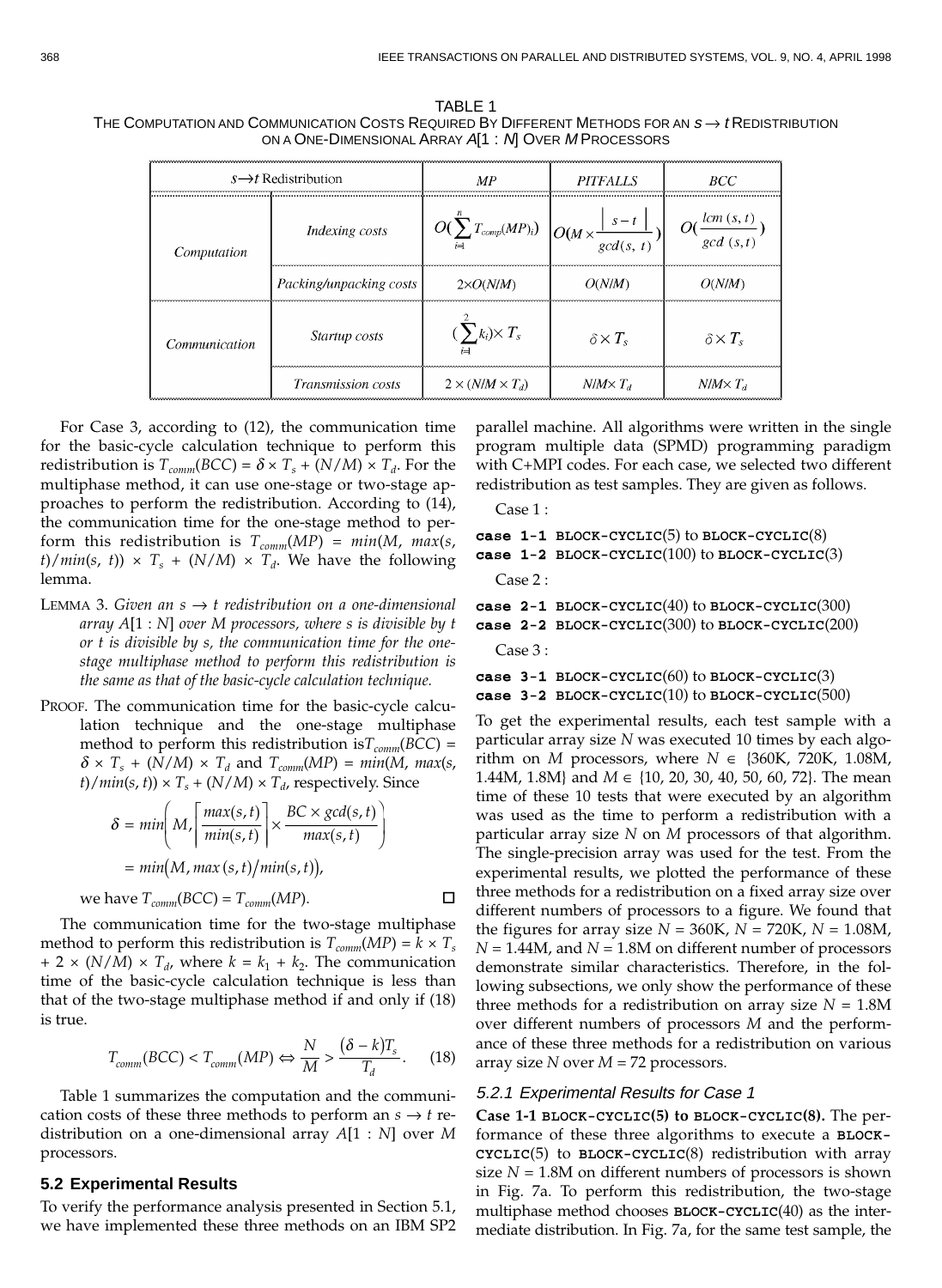

|    |          | MP                    |        |          | <b>PITFALLS</b>       |        | BCC      |                       |         |
|----|----------|-----------------------|--------|----------|-----------------------|--------|----------|-----------------------|---------|
|    | Indexing | Packing/<br>unpacking | Comm.  | Indexing | Packing/<br>Unpacking | Comm.  | Indexing | Packing/<br>unpacking | Comm.   |
| 10 | 10.24    | 62.222                | 71.087 | 0.673    | 32.027                | 45.876 | 0.522    | 32.545                | 44.892  |
| 20 | 9.901    | 55.467                | 46.090 | 0.817    | 29.053                | 33.239 | 0.526    | 29.98                 | 32.936  |
| 30 | 9.265    | 50.759                | 37.638 | 0.987    | 25.170                | 29.030 | 0.525    | 25.686                | 28.638  |
| 40 | 8.319    | 43.033                | 33.416 | 1.361    | 22.722                | 26.965 | 0.523    | 22.895                | 25.306  |
| 50 | 7.508    | 37.676                | 31.342 | 1.687    | 20.417                | 25.922 | 0.525    | 19.728                | 23.107  |
| 60 | 6.838    | 31.569                | 29.235 | 1.993    | 17.170                | 24.854 | 0.524    | 17.08                 | 22.878  |
| 72 | 6.191    | 23.744                | 27.818 | 2.263    | 13.813                | 24.116 | 0.521    | 13.752                | 22.806  |
|    |          |                       |        |          |                       |        |          |                       | Time(ms |

Fig. 7. (a) Performance of different algorithms to perform a BLOCK-CYCLIC(5) to BLOCK-CYCLIC(8) redistribution on different number of processors with fixed array size  $N = 1.8$ M. (b) The indexing time, the packing/unpacking time, and the communication time for (a).

execution time of these three algorithms has the order *T*(*BCC*)  $\leq$  *T*(*PITFALLS*) < *T*(*MP*). When the number of processors is less than a threshold, the execution time of the basic-cycle calculation technique is similar to that of the *PITFALLS* method. However, when the number of processors is over the threshold, the execute time of the basic-cycle calculation technique is less than that of the *PITFALLS* method.

Fig. 7b shows the indexing time, the packing/unpacking time, and the communication time for test samples shown in Fig. 7a. From Fig. 7b, we can see that the indexing time of the basic-cycle calculation technique is independent of the number of processors. The indexing time of the *PITFALLS* method depends on the number of processors. When the number of processors increases, the indexing time of the *PITFALLS* method increases as well. The indexing time of the two-stage multiphase method decreases when the number of processors increases. These phenomena match the performance analysis shown in Table 1. For the same test sample, the indexing time of these three algorithms has the order  $T_{indexing}(BCC) < T_{indexing}(PITFALLS) < T_{indexing}(MP)$ .

For the same test sample, the two-stage multiphase method has higher packing/unpacking time than that of the basic-cycle calculation technique and the *PITFALLS* method. The packing/unpacking time of the basic-cycle calculation technique is similar to that of the *PITFALLS*

method. These phenomena also match the performance analysis shown in Table 1.

When performing a redistribution, both the basic-cycle calculation technique and the *PITFALLS* method use asynchronous communication schemes. However, the basiccycle calculation technique unpacks any received messages in the receive phase while the *PITFALLS* method unpacks messages in a specific order. Therefore, in general, we can expect that the communication time of the basic-cycle calculation technique is less than or equal to that of the *PITFALLS* method. To perform the redistribution shown in this case, the two-stage multiphase method needs to execute two redistribution,  $BLOCK-CYCLIC(5)$  to  $BLOCK-CYCLIC(40)$  and  $BLOCK-$ CYCLIC $(40)$  to BLOCK-CYCLIC $(8)$ . In BLOCK-CYCLIC $(5)$  to BLOCK-CYCLIC(40) redistribution  $(r \rightarrow kr)$ , the two-stage multiphase method uses the same asynchronous communication scheme that used in the basic-cycle calculation technique. In  $BLOCK-CYCLIC(40)$  to  $BLOCK-CYCLIC(8)$  redistribution ( $kr \rightarrow r$ ), the two-stage multiphase method uses a synchronous communication scheme. Therefore, the twostage multiphase has higher message startup costs and transmission costs than those of the basic-cycle calculation technique and the *PITFALLS* method in this case. From Fig. 7b, for the same test sample, the communication time of these three algorithms has the order  $T_{comm}(BCC) \leq$  $T_{comm}(PITFALLS) < T_{comm}(MP)$ .

Fig. 8a shows the performance of these three algorithms to execute a BLOCK-CYCLIC(5) to BLOCK-CYCLIC(8) redistribution with various array size on 72 processors. To perform this redistribution, the two-stage multiphase method chooses BLOCK-CYCLIC(40) as the intermediate distribution. For the basic-cycle calculation technique and the *PITFALLS* method, each source processor needs to send total *N*/72 array elements to 10 destination processors according to (13). The basic-cycle calculation technique and the *PITFALLS* method take  $T(BCC) = T_{comp}(BCC) + 10T_s + 4 \times (N/72) \times T_d$ and *T*(*PITFALLS*) =  $T_{comp}(PITFALLS) + 10T_s + 4 \times (N/72) \times$  $T_d$  time to perform this redistribution, respectively. For the two-stage multiphase method, each source processor needs to send total  $N/36$  array elements to  $8 + 5 = 13$  destination processors according to (14). The time for the two-stage multiphase method to perform this redistribution is

$$
T(MP) = \sum_{i=1}^{2} T_{comp}(MP)_i + 13T_s + 4 \times (N/36) \times T_d.
$$

Fig. 8b shows the indexing time, the packing/unpacking time, and the communication time for test samples shown in Fig. 8a. From Fig. 8b, we can see that the indexing costs of the basic-cycle calculation technique and the *PITFALLS* method are independent of the array size. The indexing time of the two-stage multiphase method increases when the array size increases. These phenomena match the performance analysis shown in Table 1. For the same test sample, the indexing time of these three algorithms has the order *Tindexing*(*BCC*) < *Tindexing*(*PITFALLS*) < *Tindexing*(*MP*).

The packing/unpacking costs of the basic-cycle calculation technique and the *PITFALLS* method are similar and are less than that of the two-stage multiphase method. These results match the performance analysis shown in Table 1.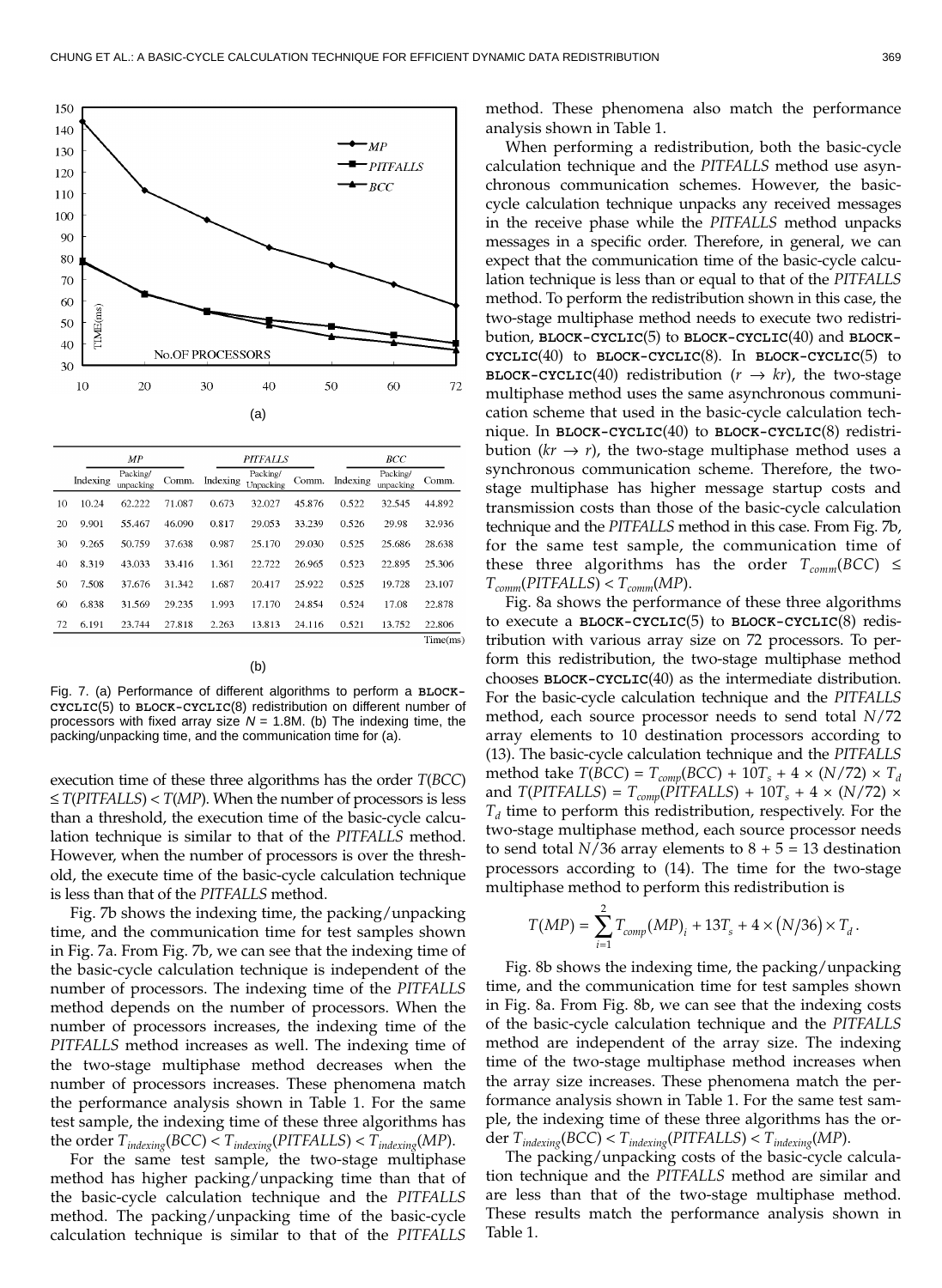

|    | MP       |                       |        |          | <b>PITFALLS</b>       |        |          | BCC                   |          |  |
|----|----------|-----------------------|--------|----------|-----------------------|--------|----------|-----------------------|----------|--|
|    | Indexing | Packing/<br>unpacking | Comm.  | Indexing | Packing/<br>Unpacking | Comm.  | Indexing | Packing/<br>unpacking | Comm.    |  |
| N  | 3.036    | 6.556                 | 9.241  | 2.265    | 3.826                 | 7.300  | 0.523    | 3.832                 | 6.354    |  |
| 2N | 4.069    | 11.120                | 14.699 | 2.263    | 6.067                 | 10.002 | 0.521    | 5.505                 | 9.327    |  |
| ЗN | 5.056    | 15.539                | 20.006 | 2.258    | 8.741                 | 14.787 | 0.527    | 8.236                 | 12.986   |  |
| 4N | 5.637    | 19.141                | 25.446 | 2.265    | 11.470                | 19.488 | 0.523    | 11.153                | 17.704   |  |
| 5N | 6.191    | 23.744                | 27.818 | 2.263    | 13.813                | 24.116 | 0.521    | 13.752                | 22.806   |  |
|    |          |                       |        |          |                       |        |          |                       | Time(ms) |  |

Fig. 8. (a) Performance of different algorithms to execute a BLOCK-CYCLIC(5) to BLOCK-CYCLIC(8) redistribution with various array size on 72-node SP2. (b) The indexing time, the packing/unpacking time, and the communication time for (a).

For the communication overheads, since the two-stage multiphase method needs more message startup costs and transmission costs than those of the basic-cycle calculation technique and the *PITFALLS* method, the communication cost of the two-stage multiphase method is greater than those of the basic-cycle calculation technique and the *PITFALLS* method. For the basic-cycle calculation technique and the *PITFALLS* method, the basic-cycle calculation technique unpacks any received messages in the receive phase while the *PITFALLS* method unpacks messages in a specific order. Therefore, the communication time of the basic-cycle calculation technique is less than or equal to that of the *PIT-FALLS* method.

**Case 1-2** BLOCK-CYCLIC**(100) to** BLOCK-CYCLIC**(3).** The performance of these three algorithms to execute a BLOCK-CYCLIC(100) to BLOCK-CYCLIC(3) redistribution with array size *N* = 1.8M on different numbers of processors is shown in Fig. 9a. The two-stage multiphase method chooses BLOCK-CYCLIC(300) as the intermediate distribution. In Fig. 9a, for the same test sample, the execution time of these three algorithms has the order *T*(*BCC*) < T(*PITFALLS*) < T(*MP*).

Fig. 9b shows the indexing time, the packing/unpacking time, and the communication time for test samples shown in Fig. 9a. From Fig. 9b, we have similar observations as those obtained from Fig. 7b.



|    |          | MP                    |        |          | <b>PITFALLS</b>       |        | BCC      |                       |          |
|----|----------|-----------------------|--------|----------|-----------------------|--------|----------|-----------------------|----------|
|    | Indexing | Packing/<br>unpacking | Comm.  | Indexing | Packing/<br>Unpacking | Comm.  | Indexing | Packing/<br>unpacking | Comm.    |
| 10 | 18.856   | 58.837                | 71.061 | 2.435    | 30.859                | 45.850 | 1.456    | 30.856                | 44.760   |
| 20 | 17.847   | 53.809                | 46.534 | 2.937    | 28.471                | 33.938 | 1.455    | 28.976                | 32.083   |
| 30 | 16.306   | 48.972                | 38.852 | 3.441    | 26.727                | 30.484 | 1.454    | 26.667                | 28.396   |
| 40 | 14.987   | 43.464                | 35.211 | 4.115    | 23.691                | 28.975 | 1.453    | 23.302                | 26.701   |
| 50 | 14.329   | 38.175                | 33.874 | 4.677    | 20.022                | 28.658 | 1.452    | 20.45                 | 26.462   |
| 60 | 13.812   | 33.886                | 32.413 | 5.156    | 17.771                | 28.225 | 1.454    | 17.464                | 26.295   |
| 72 | 12.136   | 28.942                | 31.895 | 5.774    | 15.222                | 28.320 | 1.457    | 14.904                | 25.327   |
|    |          |                       |        |          |                       |        |          |                       | Time(ms) |

(b)

Fig. 9. (a) Performance of different algorithms to execute a BLOCK-CYCLIC(100) to BLOCK-CYCLIC(3) redistribution on different number of processors with fixed array size  $N = 1.8$ M. (b) The indexing time, the packing/unpacking time, and the communication time for (a).

Fig. 10a shows the performance of these three algorithms to execute a  $BLOCK-CYCLIC(100)$  to  $BLOCK-CYCLIC(3)$ redistribution with various array size on 72 processors. The two-stage multiphase method chooses BLOCK-CYCLIC(300) as the intermediate distribution. For the basic-cycle calculation technique and the *PITFALLS* method, each source processor needs to send total *N*/72 array elements to 72 destination processors according to (13). The basic-cycle calculation technique and the *PITFALLS* method take  $T(BCC) = T_{comp}(BCC) + 72T_s + 4 \times (N/72) \times T_d$  and  $T(PITFALLS) = T_{comp}(PITFALLS) + 72T_s + 4 \times (N/72) \times T_d$ time to perform this redistribution, respectively. For the two-stage multiphase method, each source processor needs to send total  $N/36$  array elements to  $3 + 72 = 75$  destination processors according to (14). The time for the two-stage multiphase method to perform this redistribution is

$$
T(MP) = \sum_{i=1}^{2} T_{comp}(MP)_{i} + 75T_{s} + 4 \times (N/36) \times T_{d}.
$$

Fig. 10b shows the indexing time, the packing/unpacking time, and the communication time for test samples shown in Fig. 10a. From Fig. 10b, we have similar observations as those obtained from Fig. 8b.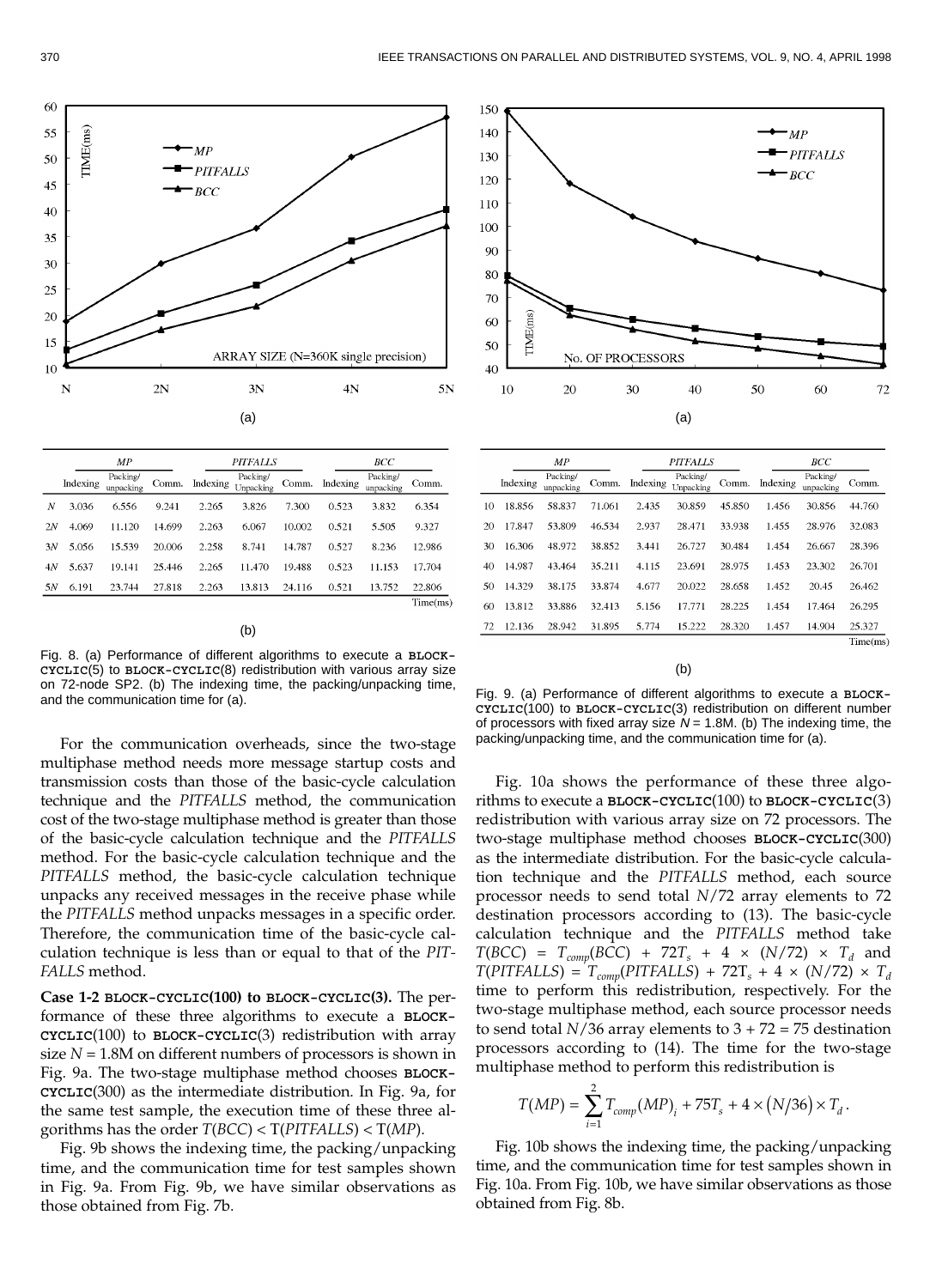

|    |          | МP                    |        |          | <b>PITFALLS</b>       |        | BCC      |                       |         |
|----|----------|-----------------------|--------|----------|-----------------------|--------|----------|-----------------------|---------|
|    | Indexing | Packing/<br>unpacking | Comm.  | Indexing | Packing/<br>Unpacking | Comm.  | Indexing | Packing/<br>unpacking | Comm.   |
| N  | 6.491    | 7.631                 | 18.231 | 5.775    | 3.877                 | 16.541 | 1.451    | 3.482                 | 15.814  |
| 2N | 7.702    | 10.377                | 21.699 | 5.772    | 5.944                 | 18.251 | 1.458    | 5.684                 | 17.823  |
| 3N | 9.559    | 13.726                | 27.047 | 5.778    | 7.271                 | 21.948 | 1.456    | 7.514                 | 18.702  |
| 4N | 10.570   | 20.331                | 30.468 | 5.774    | 11.747                | 24,601 | 1.454    | 11.812                | 20.394  |
| 5N | 12.136   | 28.942                | 31.895 | 5.774    | 15.222                | 28.320 | 1.457    | 14.904                | 25.327  |
|    |          |                       |        |          |                       |        |          |                       | Time(ms |

Fig. 10. (a) Performance of different algorithms to execute a BLOCK-CYCLIC(100) to BLOCK-CYCLIC(3) redistribution with various array size on a 72-node SP2. (b) The indexing time, the packing/unpacking time, and the communication time for (a).

#### 5.2.2 Experimental Results for Case 2

**Case 2-1** BLOCK-CYCLIC**(40) to** BLOCK-CYCLIC**(300).** The performance of these three algorithms to execute a BLOCK-CYCLIC(40) to BLOCK-CYCLIC(300) redistribution with array size  $N = 1.8M$  on different numbers of processors is shown in Fig. 11a. To perform this redistribution, the two-stage multiphase method chooses BLOCK-CYCLIC(600) as the intermediate distribution. In Fig. 11a, for the same test sample, the execution time of these three algorithms has the order *T*(*BCC*) < *T*(*PITFALLS*) < *T*(*MP*).

Fig. 11b shows the indexing time, the packing/unpacking time, and the communication time for test samples shown in Fig. 11a. From Fig. 11b, we have similar observations as those obtained from Fig. 7b.

Fig. 12a shows the performance of these three algorithms to execute a BLOCK-CYCLIC(40) to BLOCK-CYCLIC(300) redistribution with various array size on 72 processors. To perform this redistribution, the two-stage multiphase method chooses BLOCK-CYCLIC(600) as the intermediate distribution. For the basic-cycle calculation technique and the *PITFALLS* method, each source processor needs to send total *N*/72 array elements to 16 destination processors according to (13). The time for *BCC* and *PITFALLS* to perform this redistribution are *T*(*BCC*) =  $T_{comp}(BCC)$  + 16 $T_s$  + 4  $\times$  $(N/72) \times T_d$  and  $T(PITFALLS) = T_{comp}(PITFALLS) + 16T_s + 4$  $\times$  (*N*/72)  $\times$  *T*<sub>d</sub>, respectively. For the two-stage multiphase method, each source processor needs to send total *N*/36



|    |          | MP                    |        |          | <b>PITFALLS</b>       |        | $_{BCC}$ |                       |          |
|----|----------|-----------------------|--------|----------|-----------------------|--------|----------|-----------------------|----------|
|    | Indexing | Packing/<br>unpacking | Comm.  | Indexing | Packing/<br>unpacking | Comm.  | Indexing | Packing/<br>unpacking | Comm.    |
| 10 | 14.019   | 57.951                | 71.005 | 0.743    | 30.252                | 45.883 | 0.511    | 30.251                | 45.855   |
| 20 | 13.262   | 52.940                | 46.398 | 0.911    | 27.79                 | 33.654 | 0.511    | 27.363                | 33.041   |
| 30 | 12.545   | 46.685                | 37.975 | 1.242    | 23.082                | 29.428 | 0.512    | 23.238                | 28.994   |
| 40 | 11.773   | 40.133                | 33.728 | 1.707    | 20.153                | 27.335 | 0.515    | 20.027                | 26.684   |
| 50 | 10.917   | 34.345                | 31.648 | 2.038    | 17.237                | 26.320 | 0.513    | 17.319                | 23.069   |
| 60 | 10.237   | 28.475                | 29.562 | 2.442    | 14.795                | 25.285 | 0.514    | 14.723                | 20.695   |
| 72 | 9.594    | 22.263                | 28.188 | 2.831    | 11.892                | 24.530 | 0.511    | 11.438                | 19.036   |
|    |          |                       |        |          |                       |        |          |                       | Time(ms) |

 $(b)$ 

Fig. 11. (a) Performance of different algorithms to execute a BLOCK-CYCLIC(40) to BLOCK-CYCLIC(300) redistribution on different number of processors with fixed array size  $N = 1.8$ M. (b) The indexing time, the packing/unpacking time, and the communication time for (a).

array elements to  $15 + 2 = 17$  destination processors according to (14). The time for the two-stage multiphase method to perform this redistribution is

$$
T(MP) = \sum_{i=1}^{2} T_{comp}(MP)_i + 17T_s + 4 \times (N/36) \times T_d.
$$

Fig. 12b shows the indexing time, the packing/unpacking time, and the communication time for test samples shown in Fig. 12a. From Fig. 12b, we have similar observations as those obtained from Fig. 8b.

**Case 2-2** BLOCK-CYCLIC**(300) to** BLOCK-CYCLIC**(200).** The performance of these three algorithms to execute a BLOCK-CYCLIC(300) to BLOCK-CYCLIC(200) redistribution with array size *N* = 1.8M on different numbers of processors is shown in Fig. 13a. To perform this redistribution, the twostage multiphase method chooses BLOCK-CYCLIC(600) as the intermediate distribution. In Fig. 13a, for the same test sample, the execution time of these three algorithms has the order *T*(*BCC*) < *T*(*PITFALLS*) < *T*(*MP*).

Fig. 13b shows the indexing time, the packing/unpacking time, and the communication time for test samples shown in Fig. 13a. From Fig. 13b, we have similar observations as those obtained from Fig. 7b.

Fig. 14a shows the performance of these three algorithms to execute a BLOCK-CYCLIC(300) to BLOCK-CYCLIC(200)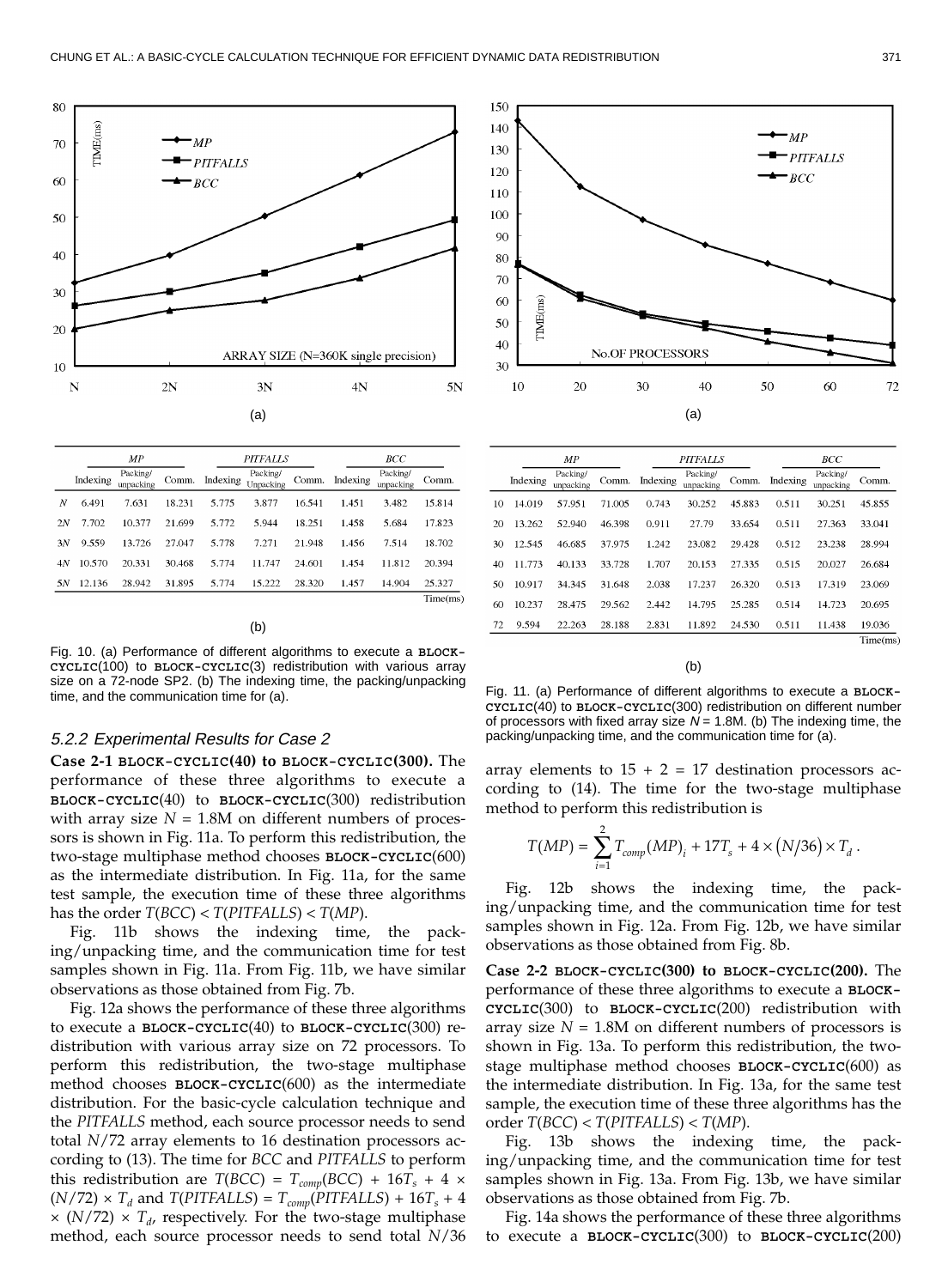

|    | MP       |                       |        |          | <b>PITFALLS</b>       |        | BCC      |                       |          |
|----|----------|-----------------------|--------|----------|-----------------------|--------|----------|-----------------------|----------|
|    | Indexing | Packing/<br>unpacking | Comm.  | Indexing | Packing/<br>Unpacking | Comm.  | Indexing | Packing/<br>unpacking | Comm.    |
| N  | 3.698    | 5.774                 | 10.531 | 2.833    | 3.727                 | 7.792  | 0.512    | 3.295                 | 6.403    |
| 2N | 5.003    | 8.366                 | 14.999 | 2.834    | 4.282                 | 11.402 | 0.514    | 4.588                 | 9.783    |
| 3N | 7.131    | 12.517                | 20.347 | 2.837    | 6.885                 | 17.102 | 0.514    | 6.867                 | 13.244   |
| 4N | 8.094    | 18.576                | 25.768 | 2.832    | 9.386                 | 19.817 | 0.517    | 9.188                 | 17.896   |
| 5N | 9.594    | 22.263                | 28.188 | 2.831    | 11.892                | 24.530 | 0.511    | 11.438                | 19.036   |
|    |          |                       |        |          |                       |        |          |                       | Time(ms) |

|  | I  |  |
|--|----|--|
|  | ۰, |  |

Fig. 12. (a) Performance of different algorithms to execute a BLOCK-CYCLIC(40) to BLOCK-CYCLIC(300) redistribution with various array size on a 72-node SP2. (b) The indexing time, the packing/unpacking time, and the communication time for (a).

redistribution with various array size on 72 processors. To perform this redistribution, the two-stage multiphase method chooses BLOCK-CYCLIC(600) as the intermediate distribution. For the basic-cycle calculation technique and the *PITFALLS* method, each source processor needs to send total *N*/72 array elements to four destination processors according to (13). The time for *BCC* and *PITFALLS* to perform this redistribution are  $T(BCC) = T_{comp}(BCC) + 4T_s + 4 \times$  $(N/72) \times T_d$  and  $T(PITFALLS) = T_{comp}(PITFALLS) + 4T_s + 4 \times T_s$  $(N/72) \times T_d$ , respectively. For the two-stage multiphase method, each source processor needs to send total *N*/36 array elements to  $2 + 3 = 5$  destination processors according to (14). The time for the two-stage multiphase method to perform this redistribution is

$$
T(MP) = \sum_{i=1}^{2} T_{comp}(MP)_{i} + 5T_{s} + 4 \times (N/36) \times T_{d}.
$$

Fig. 14b shows the indexing time, the packing/unpacking time, and the communication time for test samples shown in Fig. 14a. From Fig. 14b, we have similar observations as those obtained from Fig. 8b.

## 5.2.3 Experimental Results for Case 3

Since the redistribution in Case 3 can be performed by the one-stage (1*P*) method [25] directly, we also include the performance of the one-stage method for cases presented in this section.



|    |          | MP                    |        |          | <b>PITFALLS</b>       |        | $_{BCC}$ |                       |          |
|----|----------|-----------------------|--------|----------|-----------------------|--------|----------|-----------------------|----------|
|    | Indexing | Packing/<br>unpacking | Comm.  | Indexing | Packing/<br>unpacking | Comm.  | Indexing | Packing/<br>unpacking | Comm.    |
| 10 | 12.001   | 60.303                | 70.794 | 0.719    | 31.139                | 45.458 | 0.306    | 31.683                | 44.100   |
| 20 | 11.464   | 53.162                | 45.521 | 0.796    | 28.316                | 32.869 | 0.305    | 28.491                | 31.089   |
| 30 | 10.921   | 47.119                | 37.158 | 0.863    | 25.889                | 28.664 | 0.301    | 25.725                | 27.275   |
| 40 | 10.175   | 40.425                | 32.964 | 0.964    | 20.449                | 26.503 | 0.306    | 20.884                | 24.287   |
| 50 | 9.691    | 34.643                | 30.836 | 1.014    | 17.3                  | 25.589 | 0.308    | 17.308                | 23.418   |
| 60 | 9.221    | 28.883                | 28.706 | 1.085    | 14.87                 | 24.480 | 0.309    | 14.802                | 22.935   |
| 72 | 8.758    | 20.746                | 27.371 | 1.155    | 10.923                | 23.710 | 0.303    | 10.917                | 21.845   |
|    |          |                       |        |          |                       |        |          |                       | Time(ms) |

(b)

Fig. 13. (a) Performance of different algorithms to execute a BLOCK-CYCLIC(300) to BLOCK-CYCLIC(200) redistribution on different number of processors with fixed array size  $N = 1.8$ M. (b) The indexing time, the packing/unpacking time, and the communication time for (a).

**Case 3-1** BLOCK-CYCLIC**(60) to** BLOCK-CYCLIC**(3).** The performance of these four algorithms to execute a BLOCK-CYCLIC(60) to BLOCK-CYCLIC(3) redistribution with array size  $N = 1.8M$  on different numbers of processors is shown in Fig. 15a. To perform this redistribution, the two-stage (2*P*) multiphase method selects BLOCK-CYCLIC(15) as the intermediate distribution. In Fig. 15a, for the same test sample, the execution time of these four algorithms has the order *T*(*BCC*) < *T*(*PITFALLS*) < *T*(1*P*) < *T*(2*P*).

Fig. 15b shows the indexing time, the packing/unpacking time, and the communication time for test samples shown in Fig. 15a. In Fig. 15b, for the same test sample, the indexing time of these four algorithms has the order *Tindexing*(*BCC*) < *Tindexing*(*PITFALLS*) < *Tindexing*(1*P*) < *Tindexing*(2*P*). The packing/unpacking costs of the basic-cycle calculation technique, the *PITFALLS* method, and the onestage method are similar and are less than that of the twostage multiphase method.

For the basic-cycle calculation technique, the *PITFALLS* method, and the two-stage multiphase method, we have similar observations as those obtained from Fig. 7b for the communication overheads. In this case, the one-stage method uses a synchronous communication scheme while the basic-cycle calculation technique and the *PITFALLS* method use asynchronous communication schemes. Therefore, the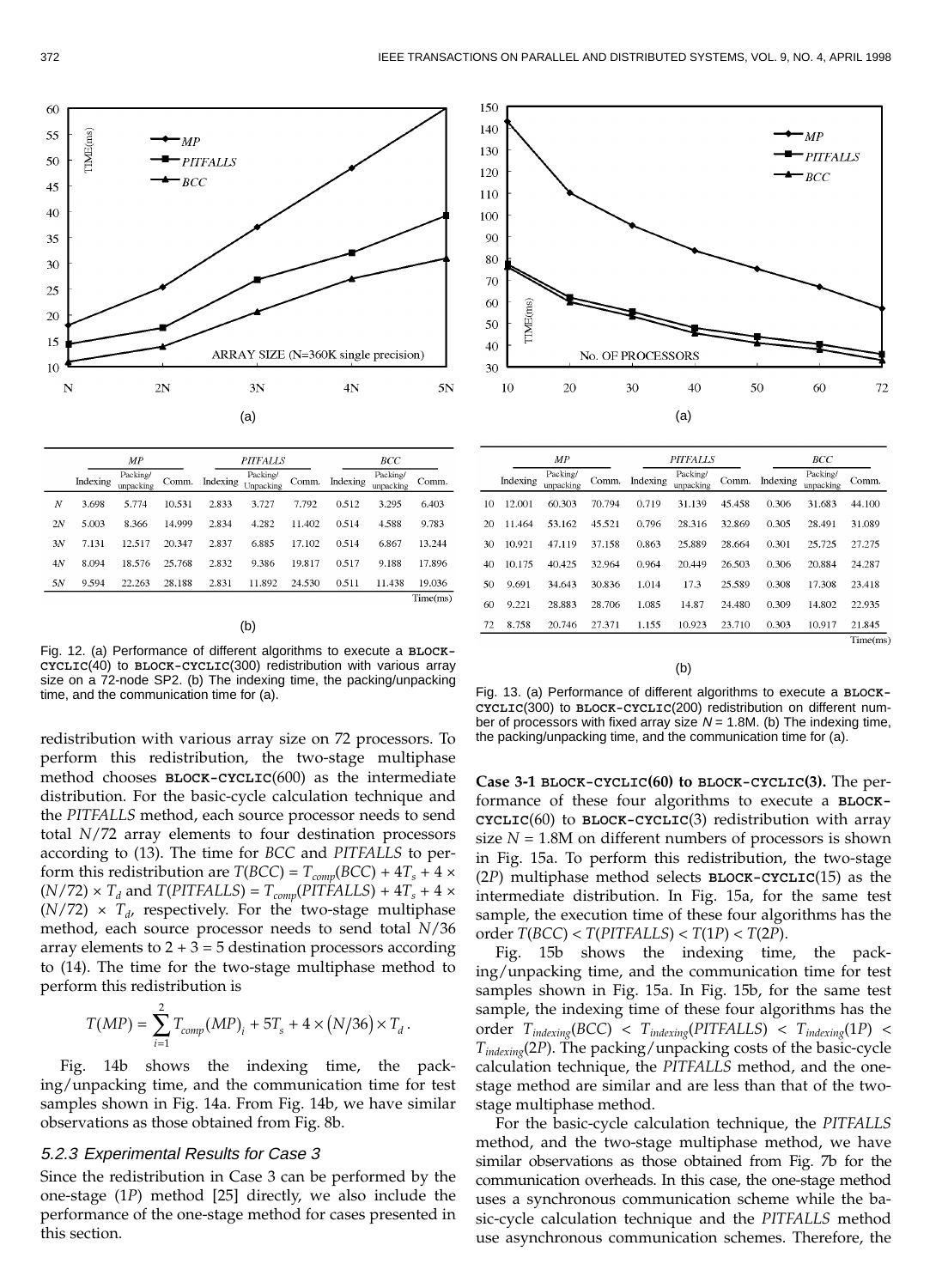

|    | MP       |                       |        |          | PITFALLS              |        |          | BCC                   |          |  |
|----|----------|-----------------------|--------|----------|-----------------------|--------|----------|-----------------------|----------|--|
|    | Indexing | Packing/<br>unpacking | Comm.  | Indexing | Packing/<br>unpacking | Comm.  | Indexing | Packing/<br>unpacking | Comm.    |  |
| N  | 2.186    | 4.337                 | 7.722  | 1.149    | 2.825                 | 6.984  | 0.303    | 2.733                 | 6.124    |  |
| 2N | 4.173    | 8.743                 | 12.193 | 1.151    | 4.385                 | 10.689 | 0.301    | 4.451                 | 9.262    |  |
| 3N | 6.131    | 12.716                | 18.575 | 1.156    | 6.926                 | 14.390 | 0.302    | 6.963                 | 12.284   |  |
| 4N | 7.661    | 16.343                | 23.974 | 1.156    | 8.701                 | 19.086 | 0.308    | 8.949                 | 17.378   |  |
| 5N | 8.758    | 20.746                | 27.371 | 1.155    | 10.923                | 23.710 | 0.303    | 10.917                | 21.845   |  |
|    |          |                       |        |          |                       |        |          |                       | Time(me) |  |

|  | I<br>۰, |  |
|--|---------|--|

Fig. 14. (a) Performance of different algorithms to execute a BLOCK-CYCLIC(300) to BLOCK-CYCLIC(200) redistribution with various array size on a 72-node SP2. (b) The indexing time, the packing/unpacking time, and the communication time for (a).

communication overheads of the basic-cycle calculation technique and the *PITFALLS* method are less than that of the one-stage method. In Fig. 15a, for the same test sample, we have  $T_{comm}(BCC) \leq T_{comm}(PITFALLS) < T_{comm}(1P)$  $T_{comm}(2P)$ .

Fig. 16a shows the performance of these four algorithms to execute a BLOCK-CYCLIC(60) to BLOCK-CYCLIC(3) redistribution with various array size on 72 processors. To perform this redistribution, the two-stage (2*P*) multiphase method selects BLOCK-CYCLIC(15) as the intermediate distribution. For the basic-cycle calculation technique, the *PIT-FALLS* method, and the one-stage method, each source processor needs to send total *N*/72 array elements to 20 destination processors according to (13). The basic-cycle calculation technique, the *PITFALLS* method, and the onestage method take  $T(BCC) = T_{comp}(BCC) + 20T_s + 4 \times (N/72)$  $\times T_d$ , *T*(PITFALLS) =  $T_{comp}(PITFALLS) + 20T_s + 4 \times (N/72) \times$ *T<sub>d</sub>*, and *T*(1*P*) = *T*<sub>comp</sub>(*MP*) + 20*T<sub>s</sub>* + 4 × (*N*/72) × *T<sub>d</sub>* time to perform this redistribution, respectively. For the two-stage multiphase method, each source processor needs to send total  $N/36$  array elements to  $4 + 5 = 9$  destination processors according to (14). The time for the two-stage multiphase method to perform this redistribution is

$$
T(MP) = \sum_{i=1}^{2} T_{comp}(MP)_i + 9T_s + 4 \times (N/36) \times T_d.
$$



|    | MP(2P)   |                       |        | MP(1P)   |                       |         | <b>PITFALLS</b> |                       |        | BCC      |                       |          |
|----|----------|-----------------------|--------|----------|-----------------------|---------|-----------------|-----------------------|--------|----------|-----------------------|----------|
|    | indexing | Packing/<br>unpacking | Comm.  | indexing | Packing/<br>unpacking | Comm.   | indexing        | Packing/<br>unpacking | Comm.  | indexing | Packing/<br>unpacking | Comm.    |
| 10 | 13.271   | 65.181                | 71.063 | 9.737    | 33.869                | 45.881  | 1.287           | 33.82                 | 43.888 | 0.368    | 33.871                | 42.512   |
| 20 | 12.602   | 59.842                | 45.802 | 9.216    | 30.824                | 33.975  | 1.456           | 30.901                | 31.647 | 0.366    | 30.929                | 30.333   |
| 30 | 12.064   | 53.948                | 37.435 | 8.718    | 27.265                | 29.754  | 1.665           | 27.228                | 27.927 | 0.369    | 27.697                | 26.791   |
| 40 | 11.217   | 46.487                | 33.209 | 8.036    | 23.644                | 27.696  | 1.858           | 23.17                 | 26.029 | 0.367    | 23.205                | 24.011   |
| 50 | 10.613   | 38.068                | 31.139 | 7.584    | 19.661                | 26.526  | 2.006           | 19.447                | 25.722 | 0.368    | 19.619                | 23.164   |
| 60 | 10.033   | 32.948                | 29.040 | 7.063    | 16.268                | 25.5400 | 2.105           | 16.508                | 24.683 | 0.365    | 16.338                | 22.826   |
| 72 | 9.484    | 26.640                | 27.615 | 6.566    | 14.113                | 24.839  | 2.382           | 13.652                | 24.669 | 0.367    | 13.563                | 19.952   |
|    |          |                       |        |          |                       |         |                 |                       |        |          |                       | Time(ms) |

(b)

Fig. 15. (a) Performance of different algorithms to execute a BLOCK-CYCLIC(60) to BLOCK-CYCLIC(3) redistribution on different number of processors with fixed array size  $N = 1.8$ M. (b) The indexing time, the packing/unpacking time, and the communication time for (a).

Fig. 16b shows the indexing time, the packing/unpacking time, and the communication time for test samples shown in Fig. 16a. In Fig. 16b, for the same test sample, the indexing time of these four algorithms has the order *Tindexing*(*BCC*) < *Tindexing*(*PITFALLS*) < *Tindexing*(1*P*) < *Tindexing*(2*P*). The packing/unpacking costs of the basic-cycle calculation technique, the *PITFALLS* method, and the onestage method are similar and are less than that of the twostage multiphase method.

For the communication overheads, we have three observations. First, although the two-stage multiphase method reduces the message startup costs (it needs nine while others need 20 in this case), the communication overheads are still greater than those of the basic-cycle calculation technique, the *PITFALLS* method, and the one-stage method. This is because the extra data transmission costs offset the reduced startup costs. This result can be verified by (18). Second, compared to the *PITFALLS* method and the basic-cycle calculation technique, the one-stage method also has more communication overheads. The reason is that the one-stage method uses a synchronous communication scheme while the basic-cycle calculation technique and the *PITFALLS* method use asynchronous communication schemes in this case. The communication and computation overheads can not be overlapped in the one-stage method. Therefore, the one-stage method has more communication overheads than those of the basic-cycle calculation technique and the *PITFALLS* method. Third, the communication time of the basic-cycle calculation technique is less than or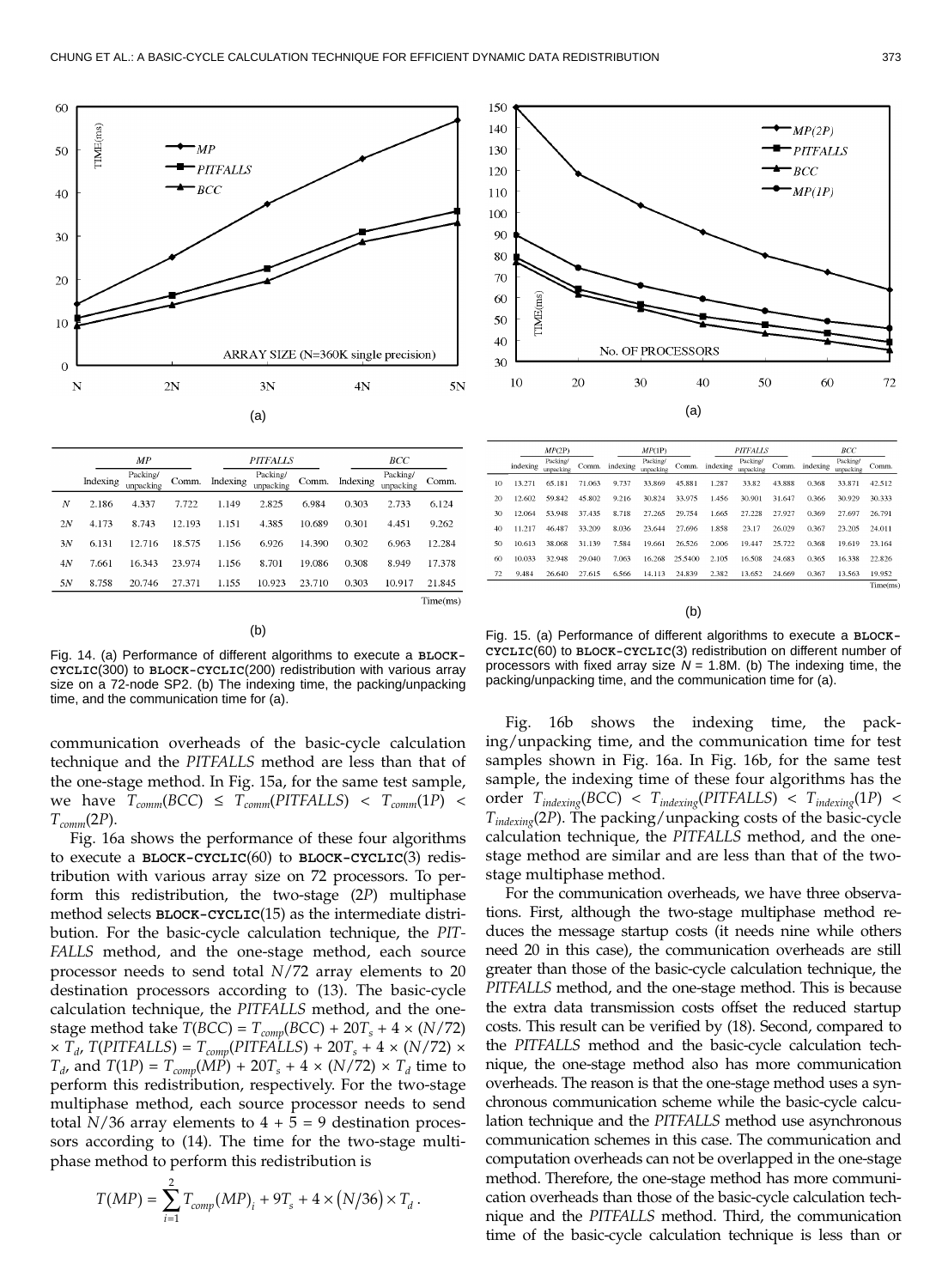

Fig. 16. (a) Performance of different algorithms to execute a BLOCK-CYCLIC(60) to BLOCK-CYCLIC(3) redistribution with various array size on a 72-node SP2. (b) The indexing, packing/unpacking, and the communication time for (a).

equal to that of the *PITFALLS* method. The reason is the same as that described for Fig. 8b.

**Case 3-2** BLOCK-CYCLIC**(10) to** BLOCK-CYCLIC**(500).** The performance of these four algorithms to execute a BLOCK-CYCLIC(10) to BLOCK-CYCLIC(500) redistribution with array size  $N = 1.8M$  on different numbers of processors is shown in Fig. 17a. To perform this redistribution, the twostage multiphase method selects BLOCK-CYCLIC(50) as the intermediate distribution. In Fig. 17a, for the same test sample, the execution time of these four algorithms has the order *T*(*BCC*) < *T*(*PITFALLS*) < *T*(1*P*) < *T*(2*P*).

Fig. 17b shows the indexing time, the packing/unpacking time, and the communication time for test samples shown in Fig. 17a. From Fig. 17b, we have similar observations as those obtained from Fig. 15b.

Fig. 18a shows the performance of these four algorithms to execute a  $BLOCK-CYCLIC(10)$  to  $BLOCK-CYCLIC(500)$  redistribution with various array size on 72 processors. To perform this redistribution, the two-stage multiphase method selects BLOCK-CYCLIC(50) as the intermediate distribution. For the basic-cycle calculation technique, the *PITFALLS* method, and the one-stage method, each source processor needs to send total *N*/72 array elements to 50 destination processors according to (13). The basic-cycle calculation technique, the *PITFALLS* method and the onestage method take  $T(BCC) = T_{comp}(BCC) + 50T_s + 4 \times (N/72)$  $\times T_d$ , *T*(*PITFALLS*) = *T*<sub>comp</sub>(*PITFALLS*) + 50*T*<sub>s</sub> + 4  $\times$  (*N*/72)  $\times T_d$ , and  $T(1P) = T_{comm}(MP) + 50T_s + 4 \times (N/72) \times T_d$  time to perform this redistribution, respectively. For the two-stage multiphase method, each source processor needs to send total  $N/36$  array elements to  $5 + 10 = 15$  destination processors according to (14). The time for the two-stage multiphase method to perform this redistribution is

Time(ms)

$$
T(MP) = \sum_{i=1}^{2} T_{comp}(MP)_{i} + 15T_{s} + 4 \times (N/36) \times T_{d}.
$$

Fig. 18b shows the indexing time, the packing/unpacking time, and the communication time for test samples shown in Fig. 18a. From Fig. 18b, we have similar observations as those obtained from Fig. 16b except that

- 1) the indexing time of the one-stage method is less than that of the *PITFALLS* method for the array size  $N =$ 360K and 720K; and
- 2) the communication cost of the two-stage multiphase method is less than those of the basic-cycle calculation technique, the *PITFALLS* method, and the onestage method for the array size *N* = 360K and 720K.

The indexing time of the *PITFALLS* method depends on the number of processors while the indexing time of the onestage method depends on the number of processors and the array size. When the array size is fixed and the number of processors is increasing, the number of array elements that will be processed by the one-stage method is decreasing. In this case, when the array size is  $N = 360K$  and the number of processors is  $M = 72$ , the indexing costs of the one-stage method and the *PITFALLS* method are *O*(2(*N*/*M*/*gcd*(10, 500)) and *O*(*M*((500 - 10)/*gcd*(10, 500)), respectively. Therefore, it is possible that the indexing time of the one-stage method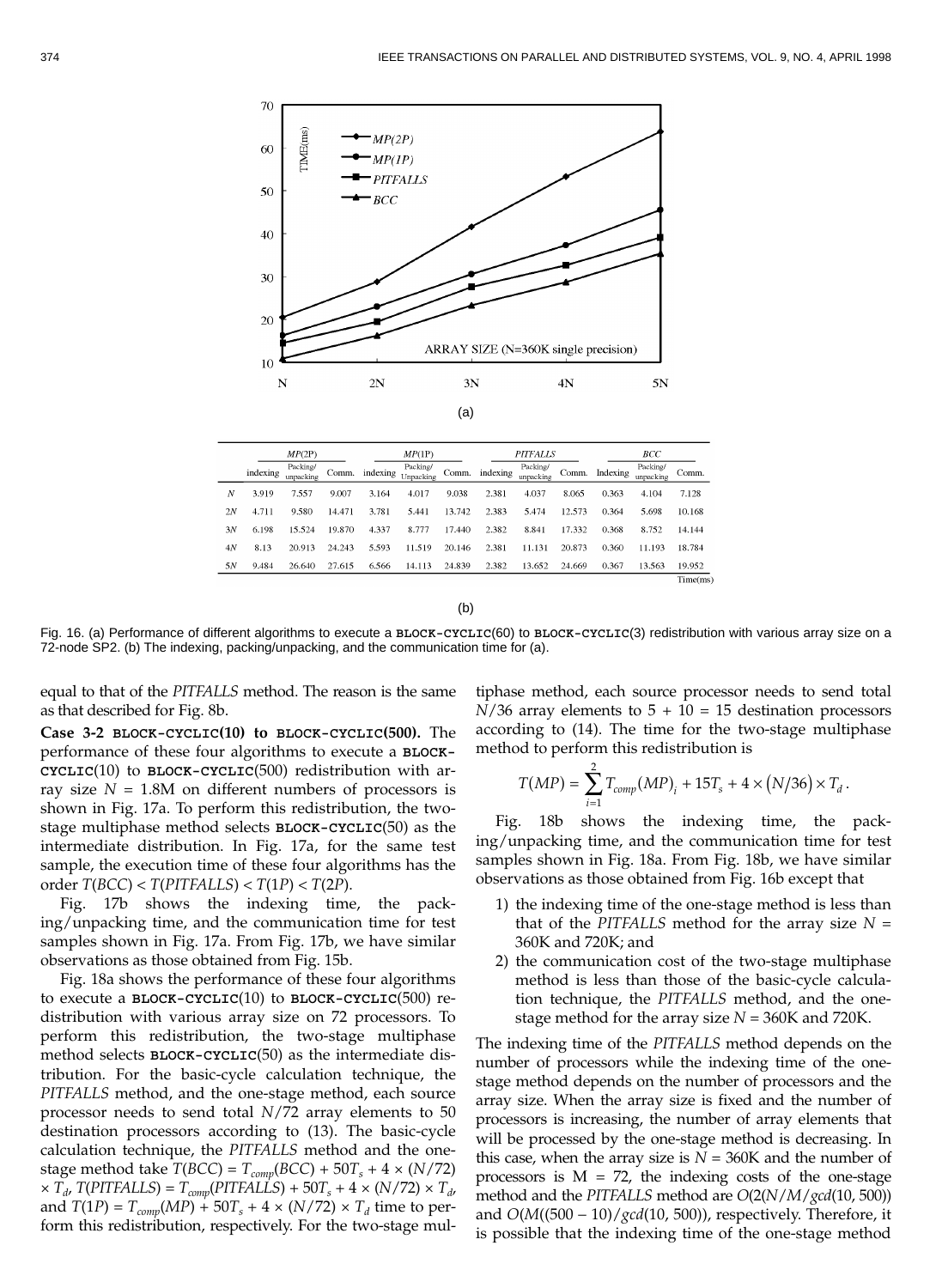

|    | $MP$ (2P) |                       |        | $MP$ (1P) |                       |        | <b>PITFALLS</b> |                       |        | BCC      |                       |          |
|----|-----------|-----------------------|--------|-----------|-----------------------|--------|-----------------|-----------------------|--------|----------|-----------------------|----------|
|    | indexing  | Packing/<br>unpacking | Comm.  | indexing  | Packing/<br>unpacking | Comm.  | indexing        | Packing/<br>unpacking | Comm.  | indexing | Packing/<br>unpacking | Comm.    |
| 10 | 15.794    | 68.715                | 71.022 | 7.426     | 35.651                | 45.848 | 0.879           | 35.749                | 43.218 | 0.767    | 35.553                | 42.863   |
| 20 | 15.065    | 61.288                | 46.285 | 7.305     | 31.292                | 33.913 | 1.366           | 31.264                | 31.895 | 0.761    | 31.142                | 31.072   |
| 30 | 14.318    | 54.707                | 37.817 | 7.243     | 27.818                | 30.461 | 1.836           | 27.853                | 28.962 | 0.763    | 27.651                | 28.789   |
| 40 | 13.534    | 47.719                | 33.699 | 7.062     | 24.513                | 28.931 | 2.335           | 24.307                | 26.313 | 0.763    | 24,906                | 26.145   |
| 50 | 12.736    | 40.408                | 31.542 | 6.926     | 21.343                | 28.654 | 2.834           | 21.053                | 25.051 | 0.768    | 21.454                | 24.905   |
| 60 | 12.035    | 33.538                | 29.485 | 6.743     | 17.075                | 27.563 | 3.336           | 16.804                | 24.720 | 0.766    | 16.654                | 22.999   |
| 72 | 11.538    | 26.672                | 28.060 | 6.670     | 14.159                | 26.864 | 3.834           | 14.143                | 25.813 | 0.760    | 14.165                | 21.442   |
|    |           |                       |        |           |                       |        |                 |                       |        |          |                       | Time(ms) |

Fig. 17. (a) Performance of different algorithms to execute a BLOCK-CYCLIC(10) to BLOCK-CYCLIC(500) redistribution on different number of processors with fixed array size  $N = 1.8M$ . (b) The indexing, packing/unpacking, and the communication time for (a).

is less than that of the *PITFALLS* method if the array size is small and the number of processors is large.

In this case, the communication cost of the two-stage multiphase method is  $15T_s + 4 \times (N/36) \times T_d$  while others are  $50T_s + 4 \times (N/72) \times T_d$ . When the array size is small, it is possible that the communication costs of the two-stage multiphase method is less than those of the basic-cycle calculation technique, the *PITFALLS* method, and the onestage method.

## 5.2.4 Discussions

Given an  $s \rightarrow t$  redistribution on a one-dimensional array *A*[1 : *N*] over *M* processors, from the above performance analysis and experimental results, we have the following remarks.

- REMARK 1. *The indexing time of the basic-cycle calculation technique depends on the values of s and t and is independent of the values of M and N. The indexing time of the PITFALLS method depends on the values of s, t, and M; and is independent of the value of N. The indexing time of the two-stage multiphase method depends on the values of s, t, M, and N.*
- REMARK 2. *The packing/unpacking costs of the basic-cycle calculation technique and the PITFALLS method are similar and are less than that of the two-stage multiphase method.*
- REMARK 3. *Both the basic-cycle calculation technique and the PITFALLS method use asynchronous communication*

*schemes. However, the basic-cycle calculation technique unpacks any received messages in the receive phase while the PITFALLS method unpacks messages in a specific order. Therefore, in general, we can expect that the communication time of the basic-cycle calculation technique is less than or equal to that of the PITFALLS method. For the twostage multiphase method, it uses the same asynchronous communication scheme that is used in the basic-cycle calculation technique for an*  $r \rightarrow kr$  *redistribution and a synchronous communication scheme for a*  $kr \rightarrow r$  *redistribution. Therefore, in general, the two-stage multiphase has higher communication cost than those of the basic-cycle calculation technique and the PITFALLS method. However, if the array size is small and the number of processors is large, it is possible that the communication cost of the twostage multiphase method is less than those of the basic-cycle calculation technique and the PITFALLS method for an r*  $\rightarrow$  *kr redistribution.* 

## **6 CONCLUSIONS AND FUTURE WORK**

In this paper, we have presented a basic-cycle calculation technique to efficiently perform BLOCK-CYCLIC(*s*) to BLOCK-CYCLIC(*t*) redistribution. The basic-cycle calculation technique is a simple method to perform BLOCK-CYCLIC(*s*) to BLOCK-CYCLIC(*t*) redistribution. The indexing overhead of the basic-cycle calculation technique is independent of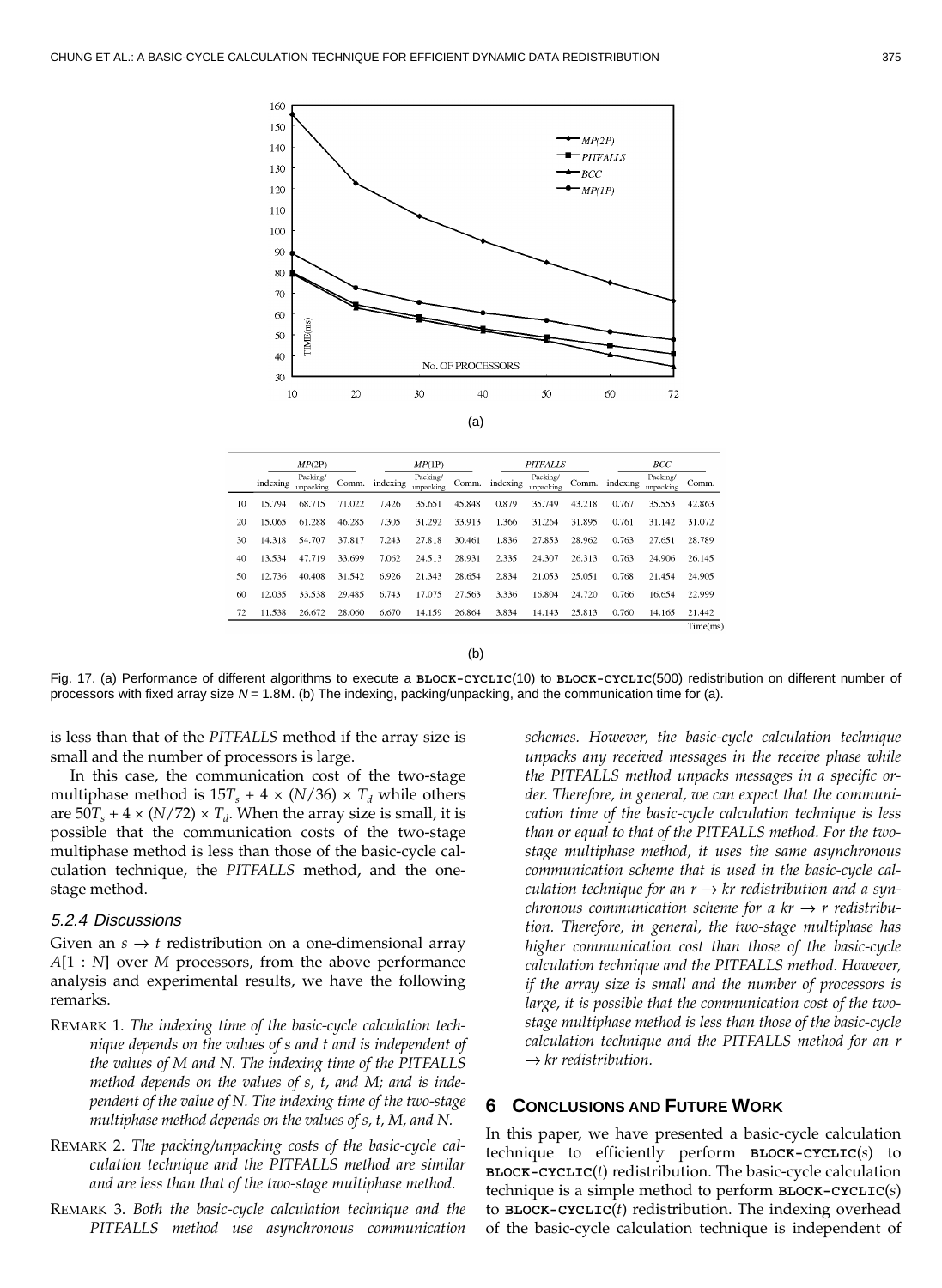

|    | MP(2P)   |                       |        | MP(1P)   |                       |        | <b>PITFALLS</b> |                       |        | <b>BCC</b> |                       |          |
|----|----------|-----------------------|--------|----------|-----------------------|--------|-----------------|-----------------------|--------|------------|-----------------------|----------|
|    | indexing | Packing/<br>unpacking | Comm.  | indexing | Packing/<br>unpacking | Comm.  | indexing        | Packing/<br>unpacking | Comm.  | indexing   | Packing/<br>unpacking | Comm.    |
| N  | 4.166    | 5.113                 | 10.477 | 3.096    | 3.372                 | 16.002 | 3.834           | 3.376                 | 15.883 | 0.763      | 3.373                 | 15.000   |
| 2N | 5.133    | 8.737                 | 14.840 | 3.48     | 4.592                 | 18.733 | 3.831           | 4.531                 | 17.156 | 0.760      | 4.763                 | 15.670   |
| 3N | 7.200    | 12.413                | 20.222 | 4.571    | 7.161                 | 19.470 | 3.831           | 7.472                 | 19.619 | 0.761      | 7.108                 | 18.624   |
| 4N | 8.767    | 18.048                | 25.652 | 5.766    | 9.505                 | 23.115 | 3.833           | 9.566                 | 21.622 | 0.761      | 9.574                 | 19.561   |
| 5N | 11.538   | 26.672                | 28.060 | 6.670    | 14.159                | 26.864 | 3.834           | 14.143                | 25.813 | 0.760      | 14.165                | 21.442   |
|    |          |                       |        |          |                       |        |                 |                       |        |            |                       | Time(ms) |

Fig. 18. (a) Performance of different algorithms to execute a BLOCK-CYCLIC(10) to BLOCK-CYCLIC(500) redistribution with various array size on a 72-node SP2. (b) The indexing, packing/unpacking, and the communication time for (a).

the number of processors and the array size involved in a redistribution. It also uses an asynchronous communication scheme to overlap the computation overhead and the communication overhead. To evaluate the performance of the basic-cycle calculation technique, we compare it with the *PITFALLS* method and the two-stage multiphase method. Both theoretical and experimental analysis were conducted for these three methods. The experimental results demonstrate that the basic-cycle calculation technique outperforms the multiphase method and the *PITFALLS* method for most test samples.

Although, in this paper, we present this technique for one-dimensional array redistribution, this technique can be extended to multidimensional array redistribution as well. Given a multidimensional array redistribution, one can use this technique to determine the communication sets of array elements in each dimension. By taking the Cartesian product of communication sets in each dimension, we can obtain the final communication sets. Some details, such as the trade-off between indexing and packing/unpacking overheads, how to minimize the communication overheads, etc., still need to be addressed. We will discuss these issues in a future paper.

HPF supports array redistribution with arbitrary source and destination processor sets. The technique developed in this paper assumes that the source and the destination processor sets are the same. In the future, we will study efficient methods for array redistribution with arbitrary source and destination processor sets. Also, since multidimensional

array redistribution is an important topic for data parallel compilers, in the future, we will study how to extend this technique for multidimensional array redistribution.

## **ACKNOWLEDGMENTS**

The work of this paper was partially supported by the National Science Council of the Republic of China under contract NSC-87-2213-E035-011.

## **REFERENCES**

- [1] S. Benkner, "Handling BLOCK-CYCLIC Distribution Arrays in Vienna Fortran 90," *Proc. Int'l. Conf. Parallel Architectures and Compilation Techniques*, Limassol, Cyprus, June 1995.
- [2] B. Chapman, P. Mehrotra, H. Moritsch, and H. Zima, "Dynamic Data Distribution in Vienna Fortran," *Proc. Supercomputing '93*, pp. 284-293, Nov. 1993.
- [3] S. Chatterjee, J.R. Gilbert, F.J.E. Long, R. Schreiber, and S.-H. Teng, "Generating Local Address and Communication Sets for Data Parallel Programs," *J. Parallel and Distributed Computing*, vol. 26, pp. 72-84, 1995.
- [4] J.J. Dongarra, R. Van De Geijn, and D.W. Walker, "A Look at Scalable Dense Linear Algebra Libraries," Technical Report ORNL/TM-12126, Oak Ridge Nat'l Laboratory, Apr. 1992.
- [5] G. Fox, S. Hiranandani, K. Kennedy, C. Koelbel, U. Kremer, C.-W. Tseng, and M. Wu, "Fortran-D Language Specification," Technical Report TR-91-170, Dept. of Computer Science, Rice Univ., Dec. 1991.
- [6] S.K.S. Gupta, S.D. Kaushik, C.-H. Huang, and P. Sadayappan, "On the Generation of Efficient Data Communication for Distributed-Memory Machines," *Proc. Int'l. Conf. Computing Symp*., pp. 504-513, Taiwan, 1992.